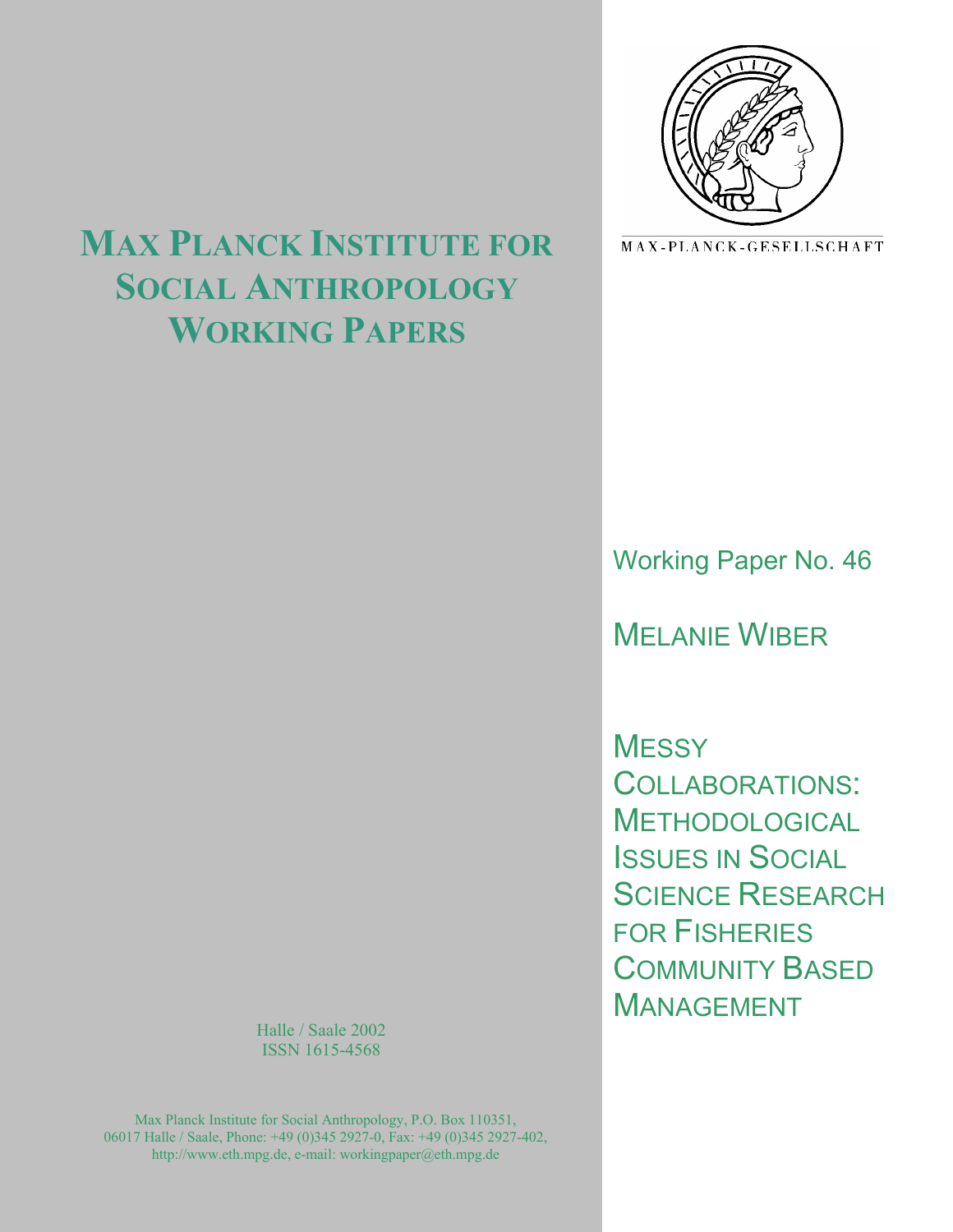# **Messy Collaborations: Methodological Issues in Social Science Research for Fisheries Community Based Management<sup>1</sup>**

*Melanie Wiber2*

#### **Abstract**

1

This paper discusses a significant ellipsis in the theory of fieldwork methodology, specifically, the agency of actors collaborating to build an iterative fieldwork process. It argues that what is especially absent is the role that our informants play in attracting and holding our attention through an ethnographic encounter. Further, there is little explicit theory that deals with the context of this important iterative process, which involves both the researcher and the researched, and which creates a common space for cooperation. The paper first traces the rapprochement experienced during recent research among fisher's groups in Scotia-Fundy, Canada. It recounts conversations between the researchers and fishers that track this process, and then explores the broader processes of self-representation involved. The paper next explores how these processes of representation draw on polarized political meanings and how various actors strategically use these to construct images of themselves and of other relevant actors. Finally, the paper suggests ways in which these processes can be better theorized and researched through the notion of 'field' as elaborated by Bourdieu.

<sup>&</sup>lt;sup>1</sup> I am grateful for the support and collaboration of my research partners in the fieldwork on which this article is based, including Fikret Berkes, Tony Charles, and John Kearney. The article was written during a visit to the Max Planck Institute for Social Anthropology, Halle/Saale, Germany, in 2002, and I am grateful also for their support that made production of this and other publications on the fieldwork possible. I would especially like to thank Franz and Keebet von Benda-Beckmann, who read various versions of this paper and provided invaluable comments and encouragement.

<sup>&</sup>lt;sup>2</sup> Melanie Wiber is Professor of Anthropology at the University of New Brunswick, Canada, e-mail: wiber@unb.ca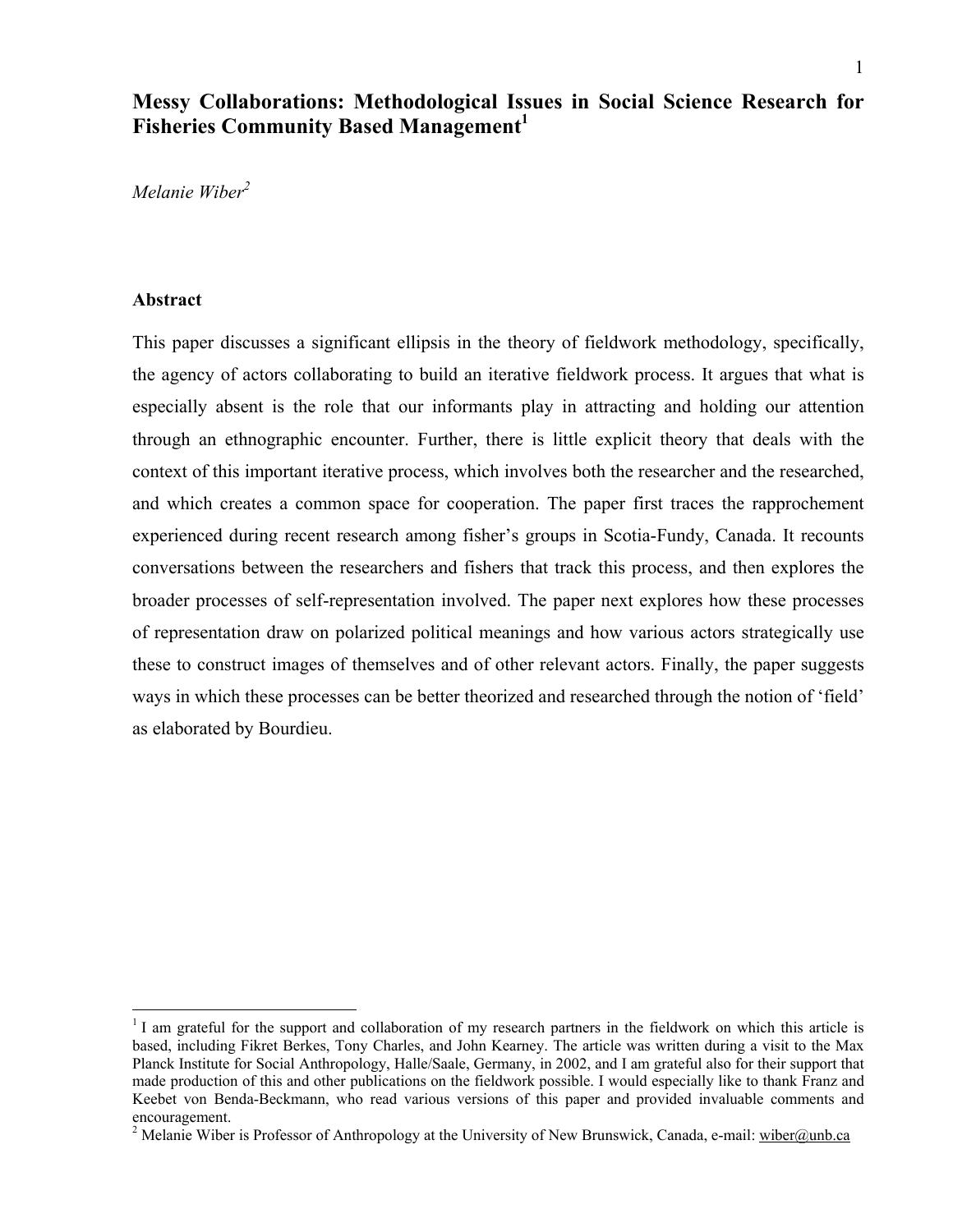#### **Introduction**

1

*. . . the task of critical analysis is not, surely, to prove the impossibility of foundational*  beliefs (or truths), but to find a more plausible and adequate basis for the foundational *beliefs that make interpretation and political action meaningful, creative, and possible*  (Harvey 1996: 2).

*A scientific practice that fails to question itself does not, properly speaking, know what it does. . . it does not know itself* (Bourdieu and Wacquant 1992: 236).

Imagine an anthropologist planning a multi-sited research project in the Scotia-Fundy fisheries of the Canadian Maritimes to examine how local fisher's organizations are resolving social management issues, including policy and rule generation, compliance issues, collective action, and distributive concerns. The underlying research values include environmental sustainability, equity, livelihood resilience and best resource management practice, although there are no clear guidelines for how such values can be promoted. Given an assumption that the project will learn from local practice, the design awards considerable power over the research process to fisher organizations. However, the fisheries environment is internally fragmented into several gear and boat sectors, each with differing perspectives on the germane problems of the industry. The inshore sector (boats under 45 feet taking shrimp, lobster, crab and some groundfish) is the most innovative in responding to management problems (see Wiber 2002). However, the mid-shore sector (boats between 45 and 65 feet, pursuing groundfish, swordfish, and tuna) is a powerful political player in the Scotia-Fundy region. And the largest offshore boats of the international commercial fleets are seen by both in- and mid-shore fleets as a significant threat to fishing sustainability. In addition, the fish aquaculture industry is pushing into the region. Finally, an influential Supreme Court decision has just required that the government create room for aboriginal fishers in the commercial industry, and without increasing overall fishing effort or threatening conservation priorities. Now imagine the process by which this social scientist and some fishers negotiate involvement in a common research project.

 With an anthropological background, the reader will have little difficulty in imagining the complexity of this process.<sup>3</sup> In this article, however, I argue that there is a curious ellipsis in our theorizing and writing about it. This ellipsis relates in particular to the agency of the actors we are

<sup>&</sup>lt;sup>3</sup> The complexity is all the more marked in real ethnographic encounters which increasingly involve complex constellations of collaborators. In the Scotia-Fundy research described here, four social scientists of diverse backgrounds are involved. One individual is drawn from the natural sciences, marine biology and human ecology, while another works in management science and economics. The remaining two members are both anthropologists.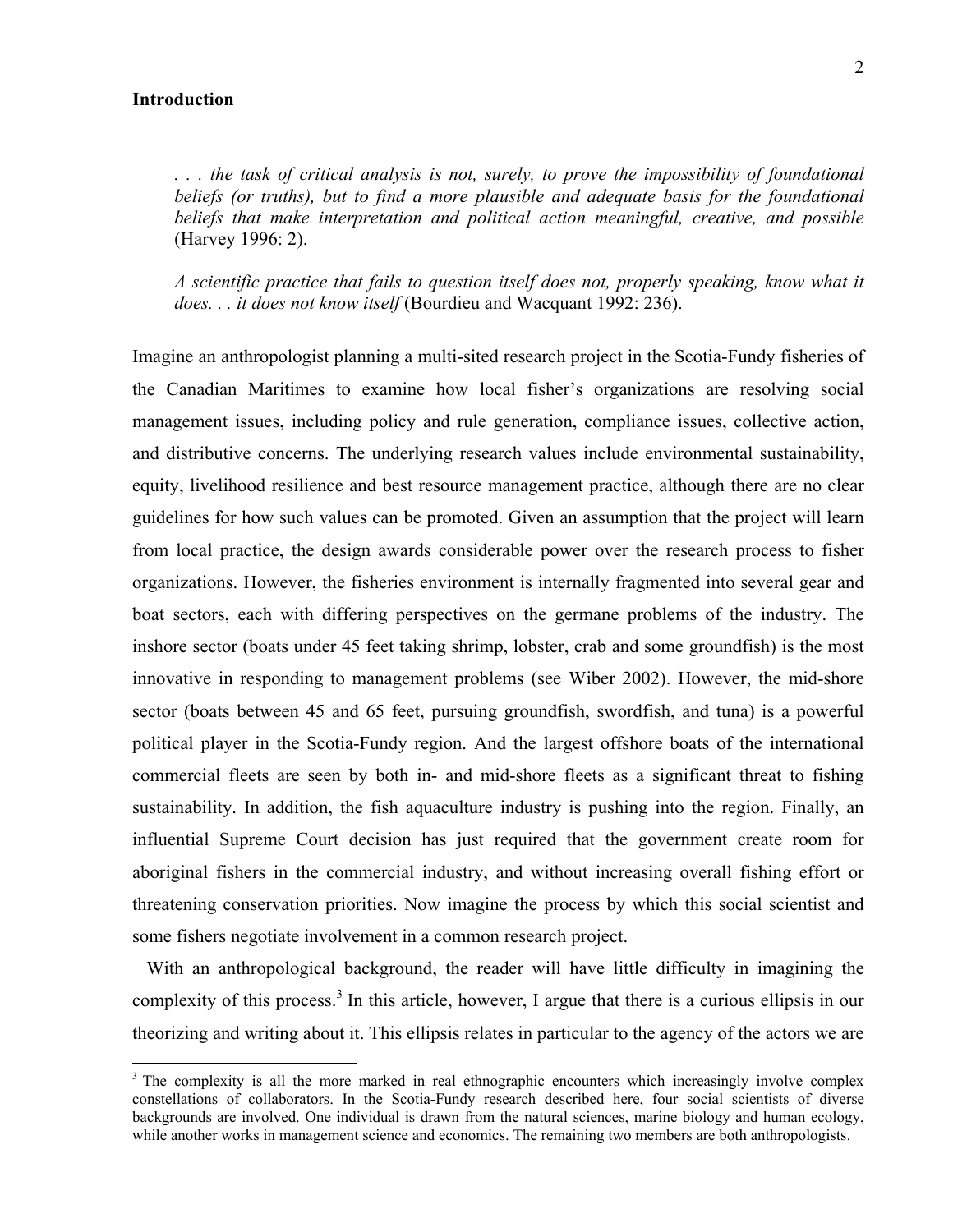drawn to as ethnographers. Once you recognize the ellipsis, you can search in vain for any place in the discipline where it is filled in, with mere commentary, with methodological reflection, or with any discussion of its impact on the ethnographic outcome. Even among those interested in 'total reflexivity' (Davies 1999: 7), and who acknowledge that "two sides of an encounter arrive at a delicate workable definition of their meeting", the primary interest has been on what the researcher brings to the encounter (ibid: 8). What is missing is the role that informants, or subjects of our investigation, play in attracting and holding our attention through an ethnographic encounter. Further, there is little theorizing on the context of this important iterative process, which involves both the researcher and the researched, and which creates a common space for cooperation. Tsing (1999: 18) investigates the 'meeting of imaginations' that allow NGO activists and tribal people to work together, but fails to extend the potential application of her analysis to the ethnographic encounter. Although she and Li (2000) propose some theoretical tools to better understand the conceptual baggage that each side may bring to the encounter, neither theorizes specifically on the limits of agency nor on how this is related to wider context.

 One reason for their oversight may be the unhappy tendency to under-theorize methodology in general within the discipline. But I think a more specific reason relates to the fact that both Li and Tsing are examining how powerful representations of 'the other' influence decisions about the potential for *political* collaboration. This focus on what Tsing calls "the hopeful edge of a political project" to "remake the world of the collaborators" immediately sets their findings off from general methodological relevance because of the sharp distinction made between classical and applied anthropological work. In the classical fieldwork situation one curiosity-driven researcher is immersed in an alien place for some time, while in the applied situation they may be part of a larger team working with rapid methods for a practical action outcome. While Gardner and Lewis (1996: 132-133) note that this distinction is becoming increasingly arbitrary, with most research falling on the continuum somewhere between the two extremes, textbooks continue to treat the methods employed as largely distinct. The primary difference ideally lies in ethnographer objectives; in the former case, ethnographers 'follow their nose' in the pursuit of pure knowledge, seeking information from all sectors of society, and having no immediate instrumental objective in mind. In the latter case, political or instrumental objectives privilege some descriptions of the problem, some voices, and some outcomes over others. But in neither case has the discipline paid particular attention to the agency of the prospective subjects of analysis, plus there has been a rather narrow attention paid to researcher agency. Participatory action research is founded on significant involvement of the subject in the research process, for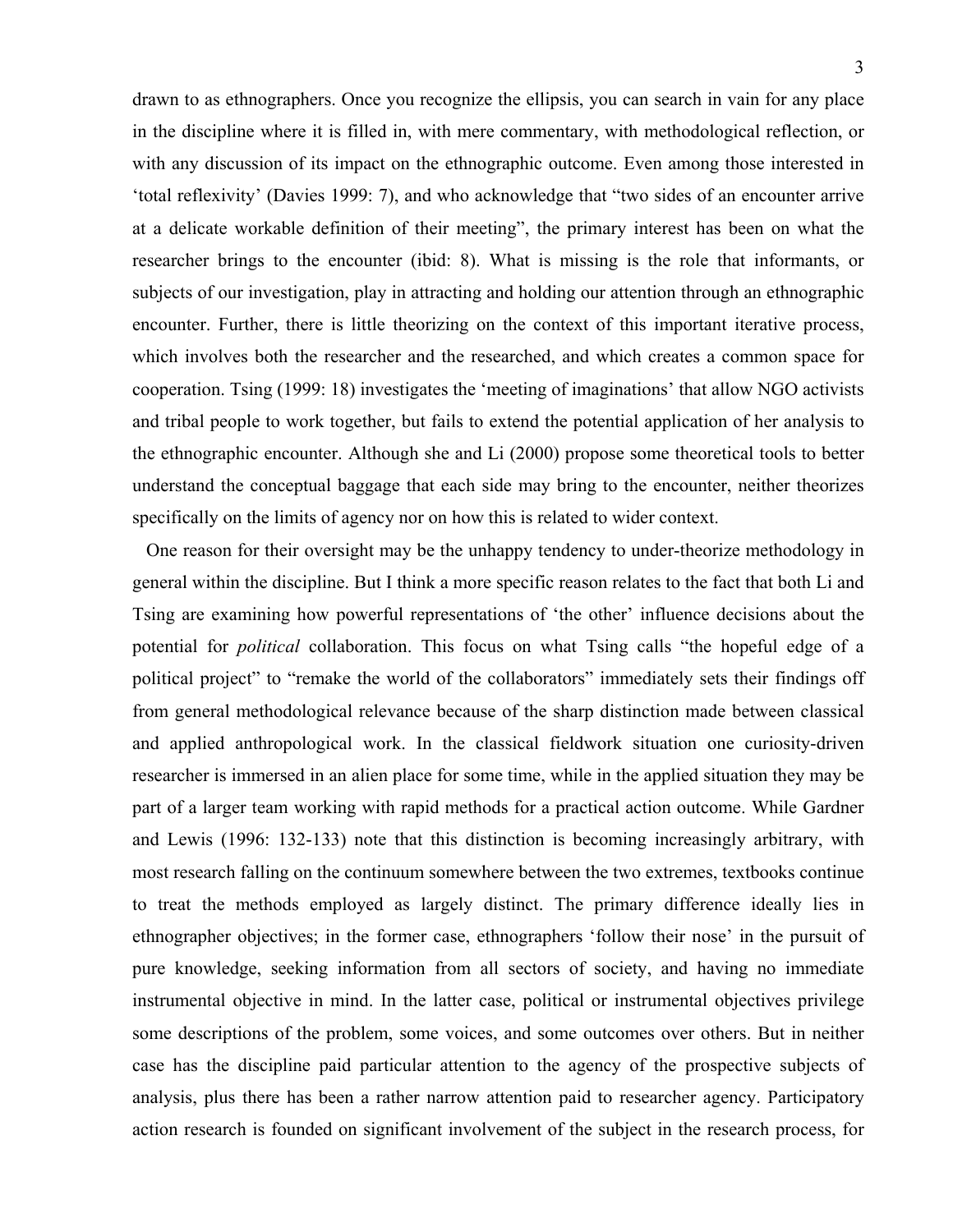example, but the actual process and patterns of participation are not well researched (Pottier 1997), and most of the methodological attention is focused on the challenges to researcher objectivity.<sup>4</sup> In this paper, I argue that the difficult process of negotiating 'a meeting of the imaginations' is one that applies equally to classical and applied research. Further, it is one that involves a delicate and iterative process of rapprochement that involves both researcher and researched. And finally, I argue that it is a process that is under-theorized in anthropology, despite decades of reflexive and postmodern critique of the ethnographic method.<sup>5</sup>

 I begin this paper by tracing the path of rapprochement experienced during recent research among fisher's groups in Scotia-Fundy. I first examine the ways in which conversations between the researchers and fishers alerted us to the importance of language in tracking this process. Second, I explore the broader processes of self-representation, which influence how the ethnographer and those studied take the measure of each other. Third, I show how these processes of representation draw on polarized political meanings found in "historically sedimented practices, landscapes, and repertoires of meaning" (Li 2000: 156). Actors draw on these meanings to construct images of themselves and of other relevant actors in their particular context. Finally, I suggest ways in which these processes can be better theorized and researched through the notion of 'field' as elaborated by Bourdieu and others. I conclude that particularly where questions of power are involved (and where are they not?), failing to interrogate this iterative process leaves our resulting theoretical constructs much impoverished.

<sup>&</sup>lt;sup>4</sup> Peter Reason (1988: 10), for example, writes little about building collaboration, saying only that the empathetic researcher must make "an almost complete identification with the subject of our attention", and "we cannot truly participate in the whole unless we take responsibility for it". Slocum et. al. (1995) provide more discussion on the question of who will be involved, but again privilege the role of the researcher and merely touch on questions of power and the likely exclusion of particular social groups. 5

<sup>&</sup>lt;sup>3</sup> The relevant names here are Talal Asad, James Clifford, Johannes Fabian, Michael Hertzfeld, Roger Keesing, George Marcus, Mary Louise Pratt, Paul Rabinow, Renato Rosaldo, and Paul Roth. This list is not exhaustive, but will do to begin with. See also Davies (1999: 1-25).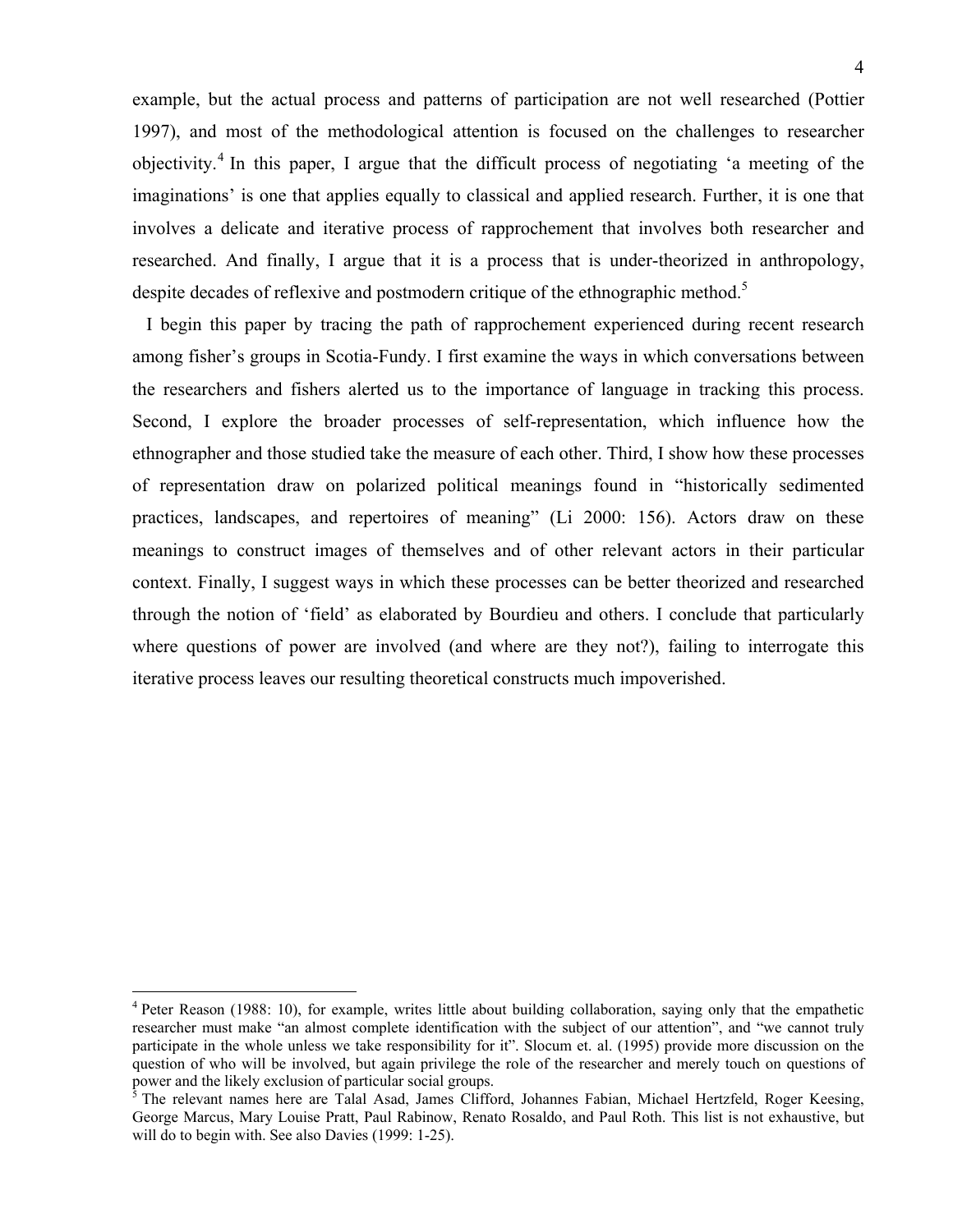#### **The Politics of Communication or the Communication of Politics**

Our conversations with fishers in the Scotia-Fundy region sometimes involved a blurring of linguistic boundaries very similar to those described by Cunningham (2000: 585), where "the lines between theoretical analysis and cultural production" become less distinct. Cunningham views this linguistic blurring as a result of the increasing sophistication of informants in an era of globalization (see also Brettell 1996). But I think this misses an important feature of when and why such blurring occurs. In our efforts to build collaborative projects with a number of different fisher groups, we attended many types of meetings in the initial months of the research. We began with small informal gatherings with officers of localized associations. From there, we organized a few larger meetings involving more fishers. Sometimes local NGOs or activists facilitated these. I also attended an annual general meeting of one association, and a number of us went to workshops hosted by other researchers or by fisher organizations. In all of these different venues, fishers expressed themselves in a variety of ways, using a variety of vocabularies. But at one meeting that we organized in April 2002, we noticed a considerable shift in language use. Several fishermen were comparing their association with another operating in the region under a different resource management strategy. To explain this difference, fishers spoke of their own "vision of equity within the community", and contrasted it with another "vision of how to manage the environment, both physical and social". They spoke critically of the "employment impact" of accepting the government "policy of privatization", specifically in relation to "on the water jobs" and "on the wharf jobs", as well as with respect to the "concentration of the right to fish in a few hands". They used rights-based language to express frustration at their loss of access to the resource and linked this loss to the bureaucratic view of their sector as "outmoded" and "inefficient" in comparison with corporate enterprises. Why did fishers employ this specific type of language at this particular meeting?

By focusing on this conversation, I do not mean to erase other ways that fishers speak<sup>6</sup>, but to draw attention to the fact that these fishers, at this point in the research process, specifically used quite formal language with social science overtones to express their experiences. This was not accidental. Gudeman and Rivera (1990: 4) propose the model of conversation as "the practice of anthropology", with a focus on both the temporal and scale dimensions of such conversations. If

<sup>&</sup>lt;sup>6</sup> Cruikshank (1998: 94) alerts us to the problems with assuming that oral data is uncritically "experience near", reminding us that all sorts of social processes can "filter what is relevant, erase what is troublesome, silence or force to the edges what they do not want to hear" (citing A. J. Saris).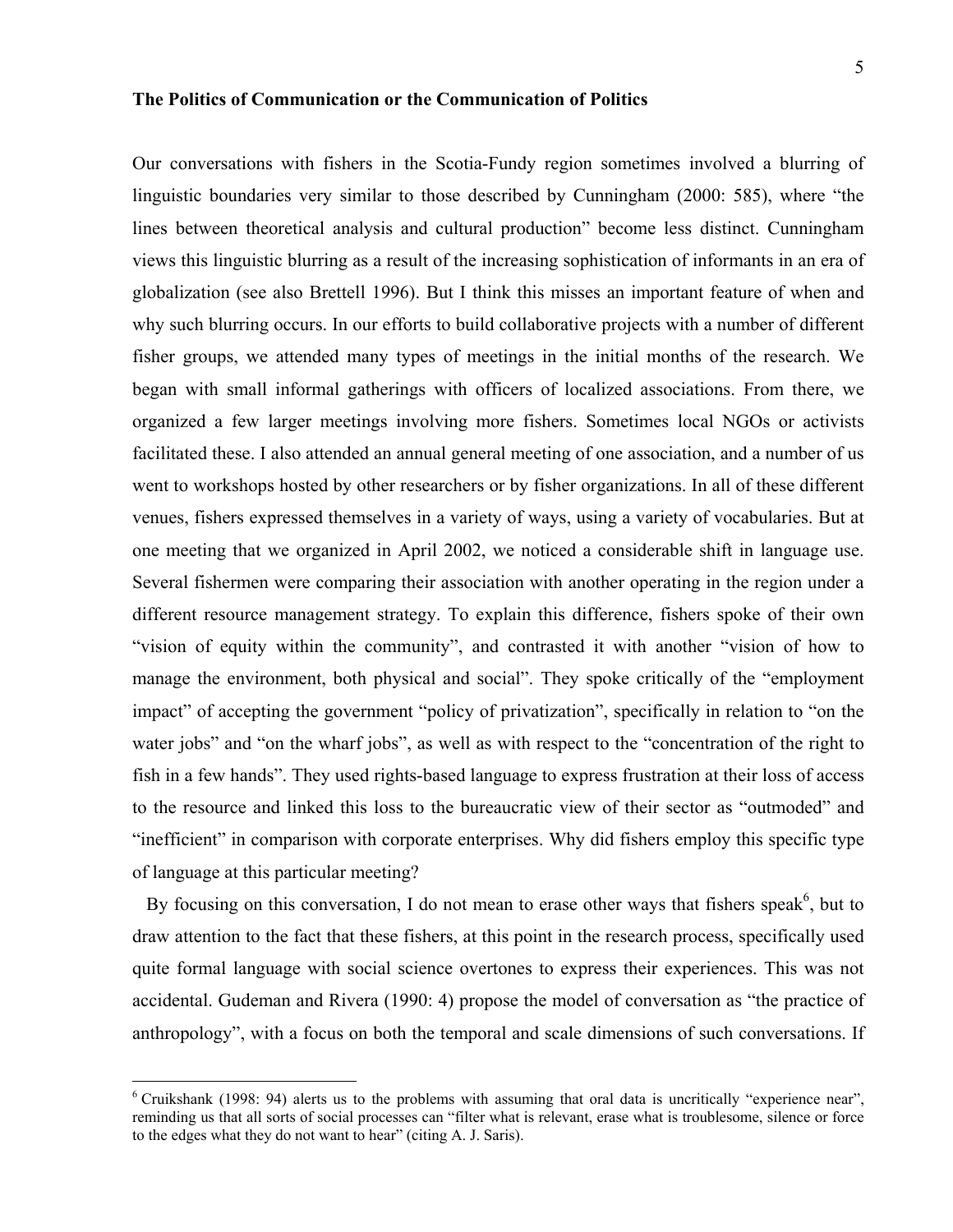6

fieldwork is one piece of a larger conversation, involving many different kinds of voices at different points in time and in different places, then we must pay more attention to the specificities of those interactions. In our April 2002 meeting, the conversation was taking place at several levels. The fishermen were simultaneously representing another fishing group as less attractive given our stated research interests, and signaling their own, better understanding of those interests through their command of social science language. They were also reminding us that other fisher groups had long been contesting with them for a share of the resource, and would be aware of our research and assessing our potential impact on other on-going policy conversations with bureaucrats of the federal Department of Fisheries and Oceans (DFO). In Tsing's (1999) terms, using social science language allowed the group we were speaking with to 'articulate a positioning' which would not only invite our interest in them as strategic actors, but also help us to position ourselves in response, in order to mold our own actions.

 Is this strategic and opportunistic behavior? No more than that pertaining to any other conversation. As Li (2000: 150) notes, it would be unfortunate to construct a simplistic political or instrumental framing of behavior which is actually context-rich, responsive to signals, and emerges through particular patterns of engagement. In subsequent meetings with this same fisher group, this opening positioning was not maintained in a rigid way, but proved the springboard for other fluid positionings as our conversation proceeded. Fishers struggled to articulate an acceptable common identity among themselves, and to find ways of conjoining that position to our research interests.<sup>7</sup> None of the parties to this conversation were without agency, and many shifted their positions over time for reasons I discuss below.

 Over many conversations we learned that inshore fishers share a common perception that federal policies of privatization are squeezing them out of the fishery in favor of the corporate sector. Further, they are divided as to how to respond. Consequently, several emotions were expressed in the context of our offer of research collaboration, including: frustration, powerlessness, despair, anger, and constructive and critical analysis of the situation. Further, it became obvious that our conversations were part of a larger discussion involving NGOs, activists, and academics, in a long-standing regional tradition of cooperative and community-based political activism. Fishers and activists in this region have collaborated for many decades in

<sup>7</sup> Li (2000: 152) relies on the linked concepts of *articulation* and *positioning* to argue that a group's selfidentification is neither fixed and organic, nor opportunistic and instrumental. Articulation is defined as "the process of rendering a collective identity, position or set of interests explicit" and of then "conjoining (articulating) that position to definite political subjects". Representations are contingent and contested, and can only be understood in a wider political context of positions taken *vis a vis* other actors.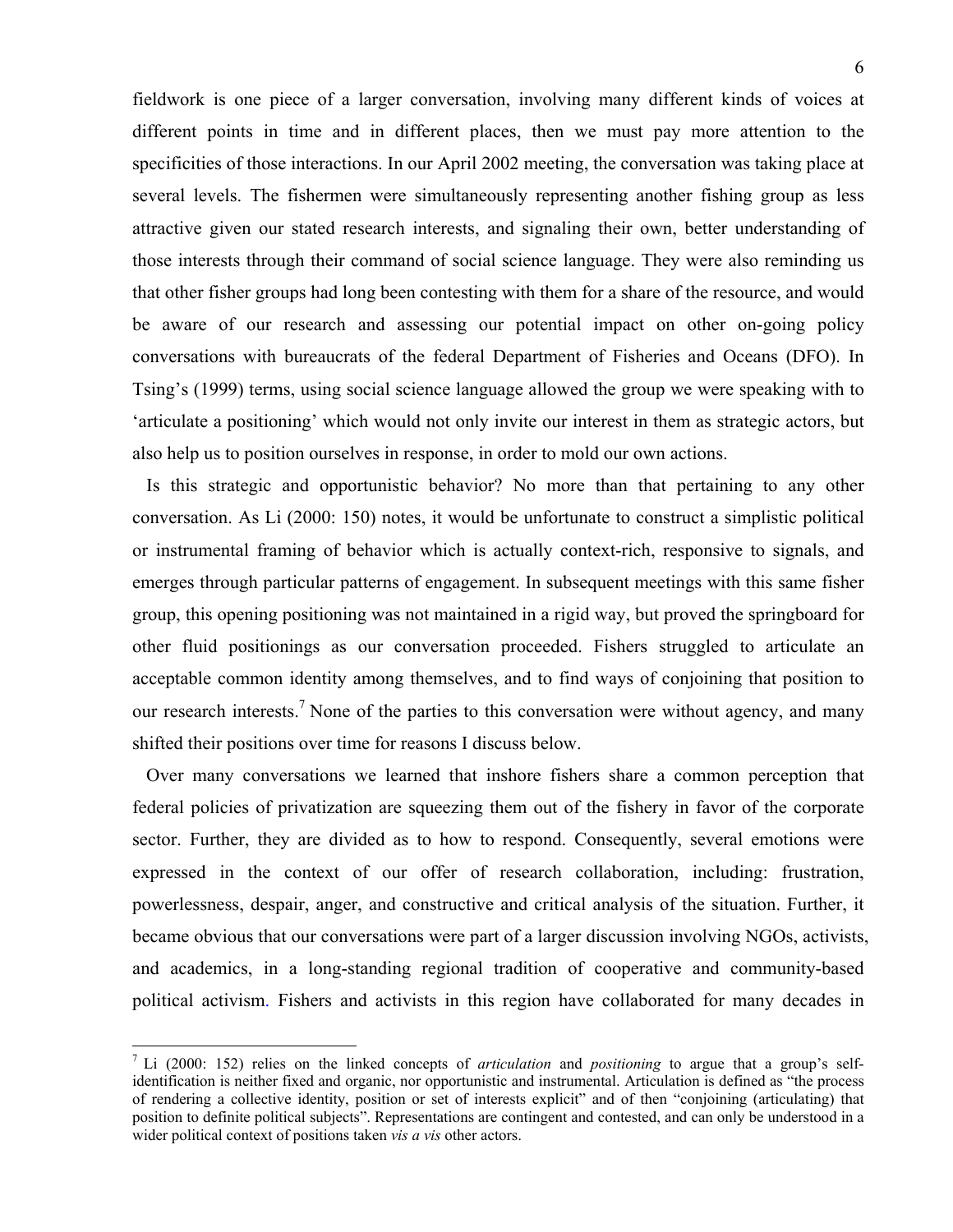creating self-help organizations and in scaling them up to deal with environmental, management and marketing issues. One component of this process has been the realization of a unity of interests, a creation of identity, and of identification with others in similar situations. But there is an equally-frequent countervailing tendency to fall out with each other, to enter into conflict within or between gear and regional settings and to lose interest in political projects all together. As Sally Falk Moore (1994: 362) notes:

To do fieldwork is to be witness to the active construction and challenging of relationships, meanings, categories, patterns, systems, orders, and, of course, their transformation and undoing as well.

Language use proves an important means to track not only these shifting patterns but also their response to the research process.

 Another example will illustrate my point here. An important context of this research is the 1999 Marshall Decision of the Supreme Court of Canada<sup>8</sup>, which recognized an aboriginal right of commercial-level access to fish stocks for descendants of signatories to Peace and Friendship treaties signed in the eighteenth century. Bringing native fishers into the commercial fisheries is adding to the stress felt in Maritime communities (see Wiber and Kennedy 2001). Our project includes discussions with both native and non-native fishers, agents who have been represented as in deep conflict by Canadian bureaucrats and by the press. However, when we spoke to members of First Nation communities who were involved in commercial fishing, the conversational content alerted us first, to several possible alternatives in research collaboration (some less interesting to us than others), and second, to some positional stances shared by native and non-native fishers. For example, in an early meeting with one First Nation community, we heard one participant speak of the need to ensure "the commercial viability" of native fishing fleets, of the need to "generate revenue" to be "invested back into the enterprise", and of the need to make hiring decisions based on "sound economic principles" rather than on native community unemployment patterns. This kind of language is also employed by many younger non-native fishers who emphasize that they are involved in a business and have to make sound business decisions despite a difficult regulatory environment. What it signaled to the academics, on the other hand, was a potential for collaboration based on very narrow grounds of measuring

<sup>&</sup>lt;sup>8</sup> The Marshall Decision has drawn a lot of press coverage to the region, very little of which takes a balanced look at the consequences of freeing space for native entrants in a severely regulated and delimited management regime. For many native and non-native fishermen in the Canadian Maritimes, the resulting intense scrutiny has more often distorted reality than accurately reflected it.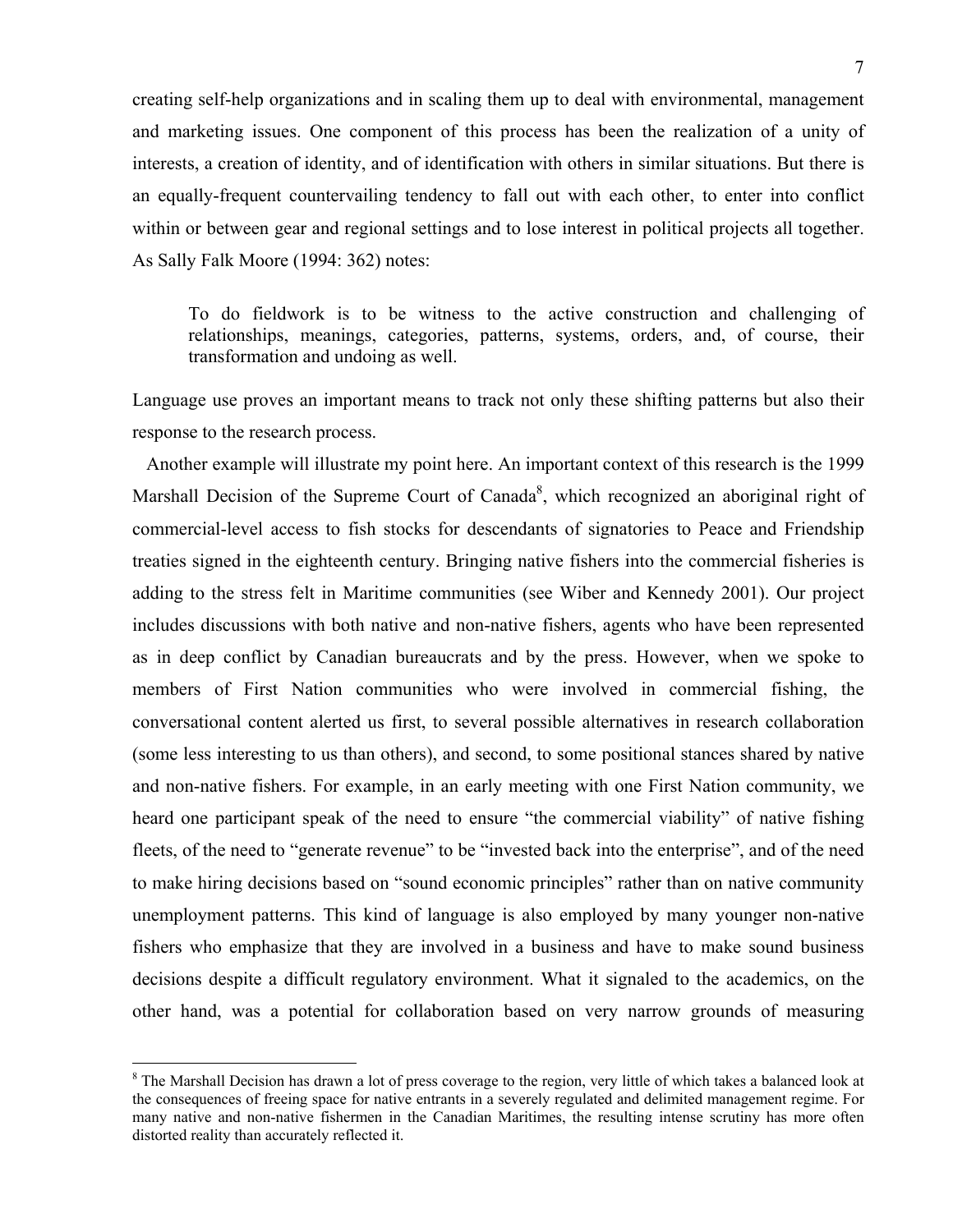economic indicators, as well as a sharp sensitivity on the part of the speaker to the recent critical press on native boats manned by non-native skippers and crews. On the other hand, other natives in the meeting spoke using different language that used rights-based terminology to question the impact of commercial fishing on the longstanding aboriginal food fishery, and on the equity concerns within the community. This language has more in common with older non-native fishers who have also expressed concerns about long-term impacts of fishing policy on their communities. To the academics present, it also signaled willingness on the part of some natives for an expanded basis of collaboration.

 While the project began as an exploration into methodological innovation and local management of resources, it very quickly also became about communication and about political alliances and questions of representation – of knowledge, of agency, of actors and their impact on the environment, and of competing management paradigms. I next explore some of the meanings that feed into this particular messy ethnographic collaboration, and that shape the selfrepresentations possible for social scientists, for fishers and for potential management regimes. I then turn to how these methodological findings can be theorized.

#### **Methodological Challenges: polarized meanings**

Any ethnographer will be involved in decisions about who will have a part in the research conversation and why. Shanafelt (2002) and Metcalf (2002) explore the question of who we work with, but focus on "observer-independent truth" as a basis for the researcher's choice. I argue that the absolute truth or falsehood of statements made by informants is often quite irrelevant and would furthermore be a rather difficult method for choosing ethnographic research collaborators. It is far more common that we are drawn by nuanced positionings which make selective use of 'facts'. To one extent or another, *all* ethnographic field work involves making decisions based on these positionings. And here Tsing (1999) offers a way to focus instead on the agency of the research subject, by noting that given the potential set of self-representations available, they must strike a difficult balance between attracting desirable outside interest in and assistance for their political battles, and attracting attention that will subsequently limit their future options or demand too much loss of freedom. The problem is that most political positions currently have a significant number of quite contradictory images associated with them.

 Take the example of rural producers in most nation states. Environmentalists view them as repositories of traditional ecological knowledge (TEK). Pharmaceutical companies see them as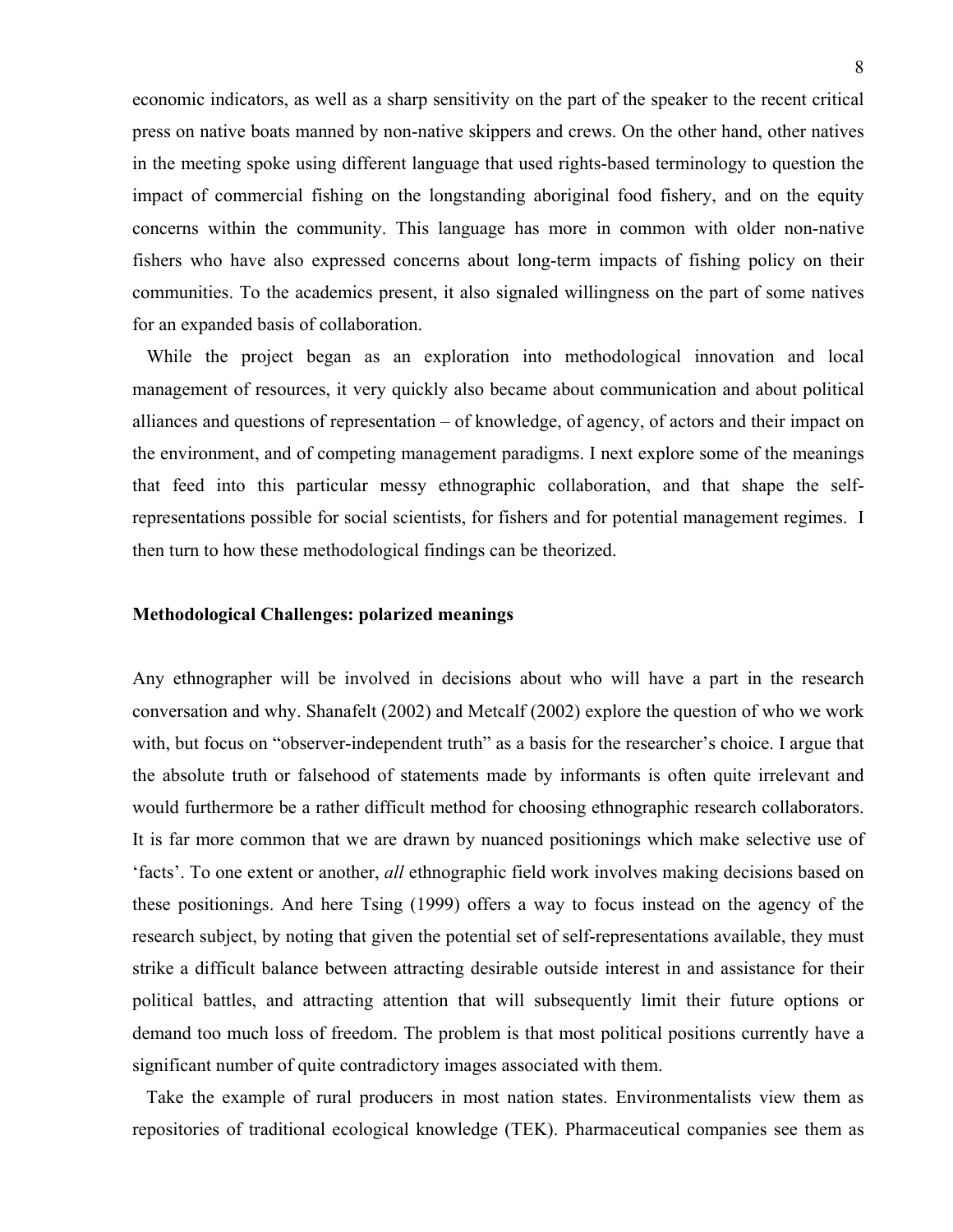holding potentially valuable biodiversity information. State bureaucrats represent them as requiring technological and economic upgrading. Each of these characterizations requires a different reaction from government and from NGOs. Tsing talks about how leaders emerge in such situations and walk a fine line between positive and negative images of their constituency, while simultaneously engaged in a struggle internally over whether or not they properly represent that constituency. While they must convincingly represent the kind of community that outsiders might want to work with, they must simultaneously convince their followers that such representations are properly inclusive. Both Tsing and Li optimistically explore the opportunities for agency on the part of such people, to resist or subvert the projects of others, through the "room to maneuver" offered by particular political self-representations.

 And Li (2000: 156) also draws our attention to the polarized nature of the political meanings used in such self-representation, and on the wider links to modes of thinking stirred up by these polarizations. There are always both negative and positive sides to the "historically sedimented practices, landscapes, and repertoires of meaning" available as the building blocks of selfrepresentation. On the positive side of the ledger for rural people, for example, they are "the salt of the earth". On the negative side they are "country bumpkins". There is always selective use made of such imagery. Representations then are contingent and contested, and can only be understood in a wider political context. In the research exercise, this stresses, as nothing else does, the need to pay more explicit attention to the process of representation - the representations we make as researchers to our potential subjects, and the representations that lead us to work with them. In the next section, I provide a brief reminder that social science is not free from this (polarized) pattern of meanings, before turning to the additional question of how polarized images of 'the other' affect the self-representation efforts of our potential research subjects.

# **Representing Social Science**

1

We are all well aware that the image of the social scientist is not an universally positive one, as another early conversation in our fisheries research reminded us. This is clearly related to the 'objective positioning' of scientist as observer.<sup>9</sup> The social scientist as one who stands back observing people's lives, making conclusions based on models and modes of thinking alien to those people, was explicitly drawn on by some fishers who wanted to more deeply explore why

<sup>&</sup>lt;sup>9</sup> Later in the paper I mention a situation in which many fishers used this representation of the social scientist as the objective observer in a more positive way.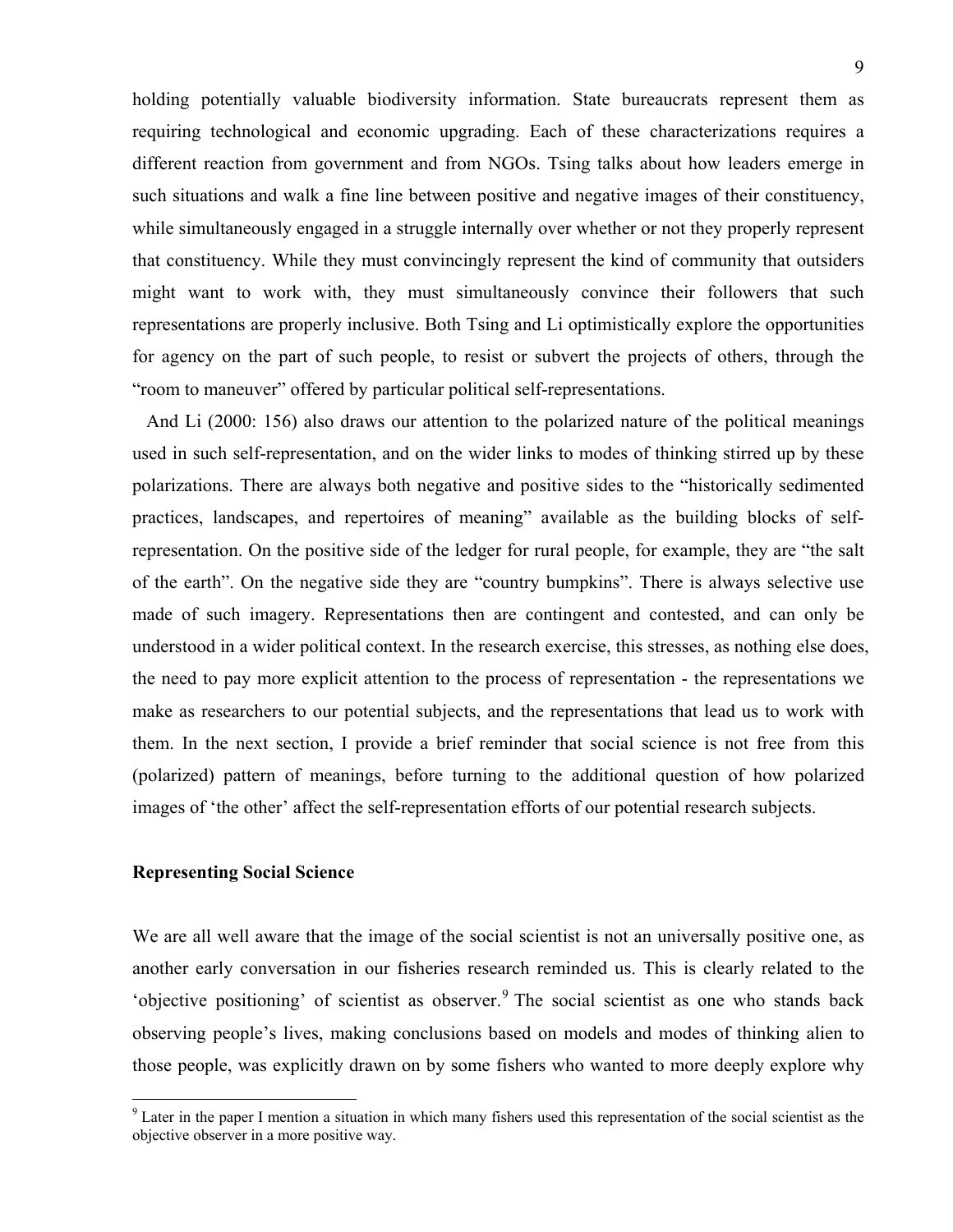they were of interest to us. Our stated objectives and methods seemed deeply suspect to them, since our statements about our objectives failed to match what they expected. One fisher returned several times to a concern that the academic team would be observing him "like a rat in a maze". To this man, it was neither immediately apparent nor at all obvious that our research effort was going to be beneficial or one based on full honesty. The academic team, meanwhile, tried to distance themselves from an image of the social scientists as one who never accurately portrays their true interests to the subjects of their study, nor communicates what it is that they discover in the process. While we had expected that our conversations within native communities would be plagued by such questions, this depth of suspicion in the non-native community was a surprise.

 Perhaps it should not have been. As Calavita (2002:13) points out, popular suspicion of intellectuals as elitists with their own class agenda is not new, although it has been especially pronounced in recent years. Even accepting this generally well-accepted form of class antagonism, however, there may be more to it. Peggy M. Brizinski's (1993) conclusions about negative perceptions of anthropological research among natives in northern Canada would make sense to the fishers we work with. She traces these negative images to a research boom in the 1950s and 1960s, where many social scientists flew into the north for a few weeks in the summer, largely working with government social programs. The result was first, to link social science with the unhappy outcome of many government initiatives. Second, summer visitors complicated the relationship between full-time residents in the north (both native and non-natives), especially if they interrogated entrenched patterns of political order. Third, few researchers stayed long enough to gain any true insight into the local culture and so resulting publications misrepresented the north, "failed intimacy" in Brizinski's terms. Natives expressed a sense of betrayal as information offered "in trust" was taken out of context and used by outsiders for their own purposes.<sup>10</sup> Few researchers reported their findings back to the community, offered copies of their publications, or - more importantly in Brizinski's view - explained how unlikely it was that anthropological research would influence government policy decisions. The objective stance was a particular problem. Northern natives saw true expertise as "a culled wisdom born of experience and learning and appropriately used" (ibid: 158). Betrayal in the native view then was also explicitly related to "the political factors of outside control", especially of "control over cultural imaging and the political use of those images" (ibid: 159).

 $10$  Harvey (1996: 38) sees the possibility of betraval in any situation where one moves from place-based or lived experiences to the more regional concerns of national, international or global perspectives. Moving from one level of abstraction – one based on place – to another level which reaches across spaces, sets up the conditions of betrayal in thought or action. I return to this point later in the paper.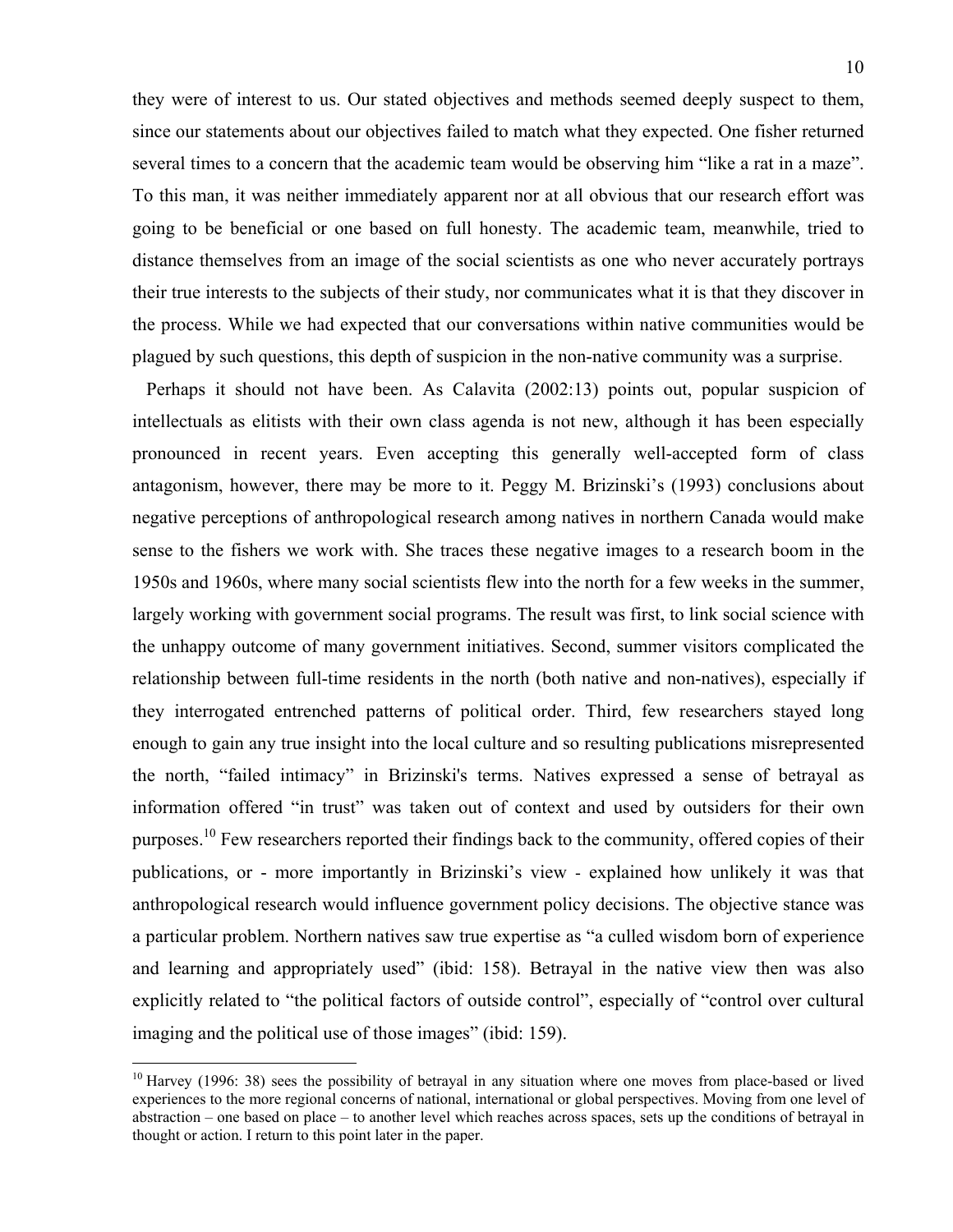Our experience is that this negative view of social science is common in those communities that feel the heavy hand of bureaucratic control. Many fishers are alienated from efforts to rationally manage Canadian fish stocks. They are correspondingly suspicious of any attempt to measure, record, analyze, or make information widely available about fisher strategies on or off the fishing grounds. One example was a government dispute resolution exercise that relied on mapping areas in the Bay of Fundy where gear types and boat sizes came into conflict. From the perspective of some fishers, this simply put in one easily-accessible place information about where fishing activity was located, information that they viewed of interest primarily to other competing fishers: "Why should we give them information that will provide other fishermen with a competitive edge over us?" A related fear is that such information simply facilitates ever-expanding government control, based as it is on simplified views of the various fishing sectors, which then become the basis for government action (see Scott 1998). Finally, given the recent role of resource economics in the creation of management policy, the potential impact of social science on government policy cannot be conveniently distanced by claims of powerlessness, as Brizinski suggests.<sup>11</sup>

 This relates to the question of what social scientists do with their findings, and how it ultimately reflects on the people we work with. One concern we heard from some fishers was that we would make professional gains from their experiences without paying much attention to how it affected them. We could not deny that social science research has often had unexpected consequences, even in cases where it was not designed to contribute to any policy or action. Canadian fishers may not be interested in anthropological globalization theory, for example, but organizations such as the World Forum of Fish Harvesters  $\&$  Fishworkers (WFF)<sup>12</sup>, they are often aware of how western social science theories are imposed on fisherfolk in far away places that are the targets of the latest development theory. Increasingly, many fishermen are involved with NGOs, seminars, clinics and policy forums. Given such sources of information, they can query social science, not only on the basis of whether or not it achieves their short term practical goals, but on the basis of a wider process of political positioning. The questions which we faced from fishers, questions which asked us to clarify the how and why of our interest in their lives, was an explicit demand to negotiate a social science practice that would prove attractive to them, a point I will return to later in the paper How anthropologists respond to such challenges will

<sup>&</sup>lt;sup>11</sup> See Wiber 2000 for a critical analysis of the role of economics in developing fisheries management regimes.

<sup>&</sup>lt;sup>12</sup> The WFF was formed at an organizational meeting held in Ottawa in 1995. Following the establishment of the global organization in November 1997 in New Delhi, India, the WFF's Coordinating Committee has organized meetings in several countries. This committee includes representatives from the commercial fisheries in Iceland, Mexico, Senegal, the Philippines, Chile, India, Canada and the U.S. In all, some 23 nations are currently represented on the WFF.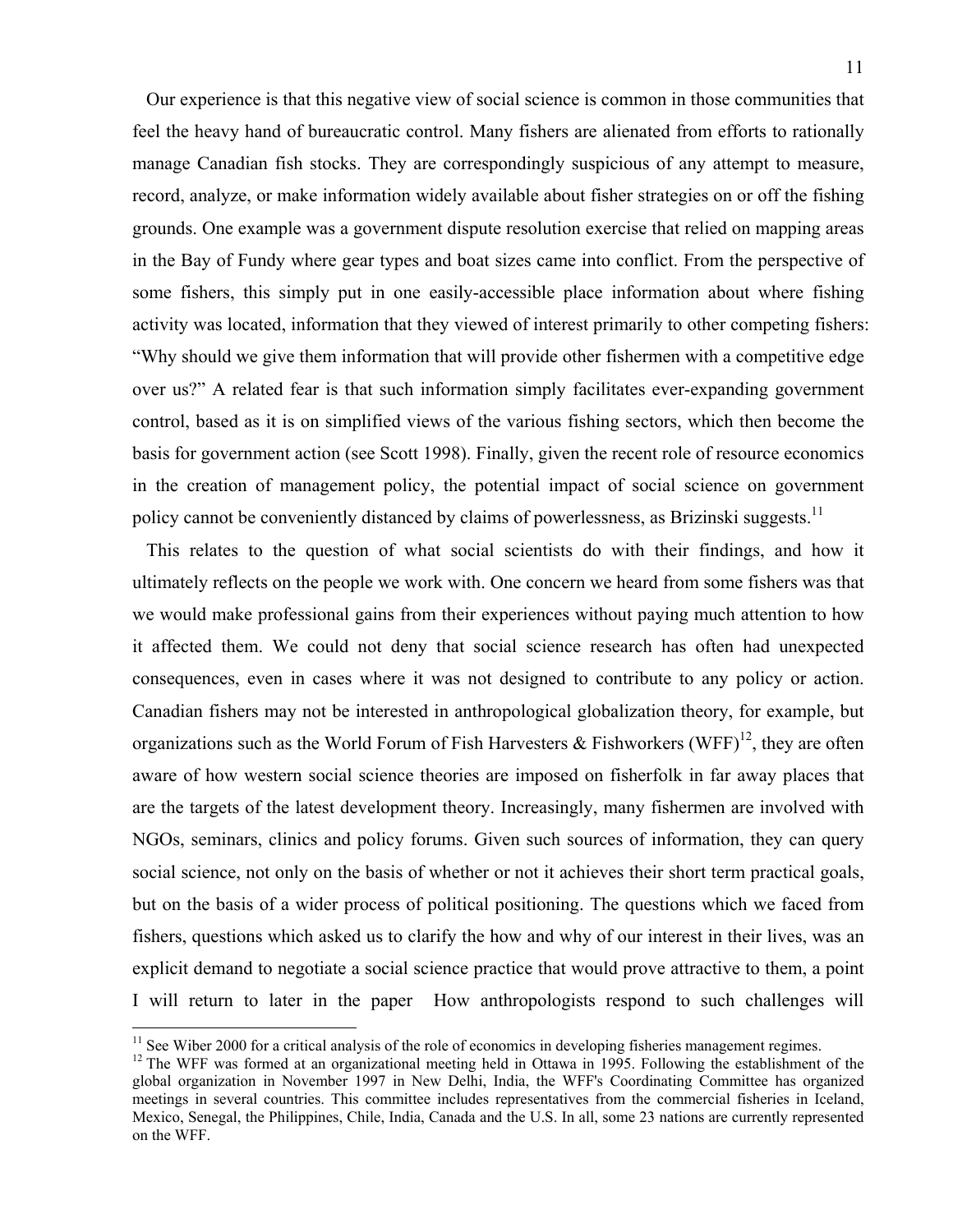increasingly affect their ability to do field research. On the other hand, informants must also consider how to represent themselves when confronted with an interest from the social scientist. As I have argued that this is the most under-theorized area in anthropological methodology, I now turn in some considerable detail to the complexities of alternative representations of fishers.

### **Agency and Self-Representation**

As Tsing and Li remind us, rural producers occupy a precarious position in the wider public imagination. Fishermen are often viewed in positive ways. They are sometimes the "salt of the earth", "rugged individualists", "canny businessmen", and "confronting raw nature in their everyday life", images that have attracted anthropological interest and that ethnographies have often promoted. Anthropologists have a keen interest in alternative livelihoods and the necessary practice-based skills that go with them, such as marine navigation, weather savvy, boat maintenance, and marine ecological knowledge. Nevertheless, there are other countervailing representations of such rural producers which are equally powerful, and that other social scientists are more likely to call on, particularly in the small boat sector, which has also been called "backward", "traditional", "inefficient", and "outmoded". In economically-depressed coastal areas, the inshore fishing sector has been viewed by economists and government bureaucrats as the employment sector "of last resort", as if only those without more valuable skills put out to sea in small boats to fish. In the Canadian Maritimes, the diversified livelihood strategies of rural producers, which anthropologists often glorified, are alternatively characterized as dabbling in a little fishing, farming and forestry: "Jack of all trades, master of none". In this view, lack of specialization is seen as a reason for rural poverty. It is this less positive reading of rural lifestyles that has fed the bureaucratic imagination for over half a century now, and that have been a key feature of the expansion of bureaucratic powers.

 But these images have not just been imposed from outside. Fishers have had reason to draw on selected aspects of these broader representations depending on who they are presenting themselves to and with what objectives in mind. If we forget this simple fact, we negate agency and misunderstand what we observe. In a recent article on participatory research into food security, for example, Pottier (1997: 212-218) recounts a case from Tanzania where farmer input into a workshop merely confirmed bureaucratic views of locals as ignorant and stubborn, insisting on growing maize when their land was more suited to sorghum. Pottier himself blames the nation's "politico-intellectual climate", which thwarted critical questioning by workshop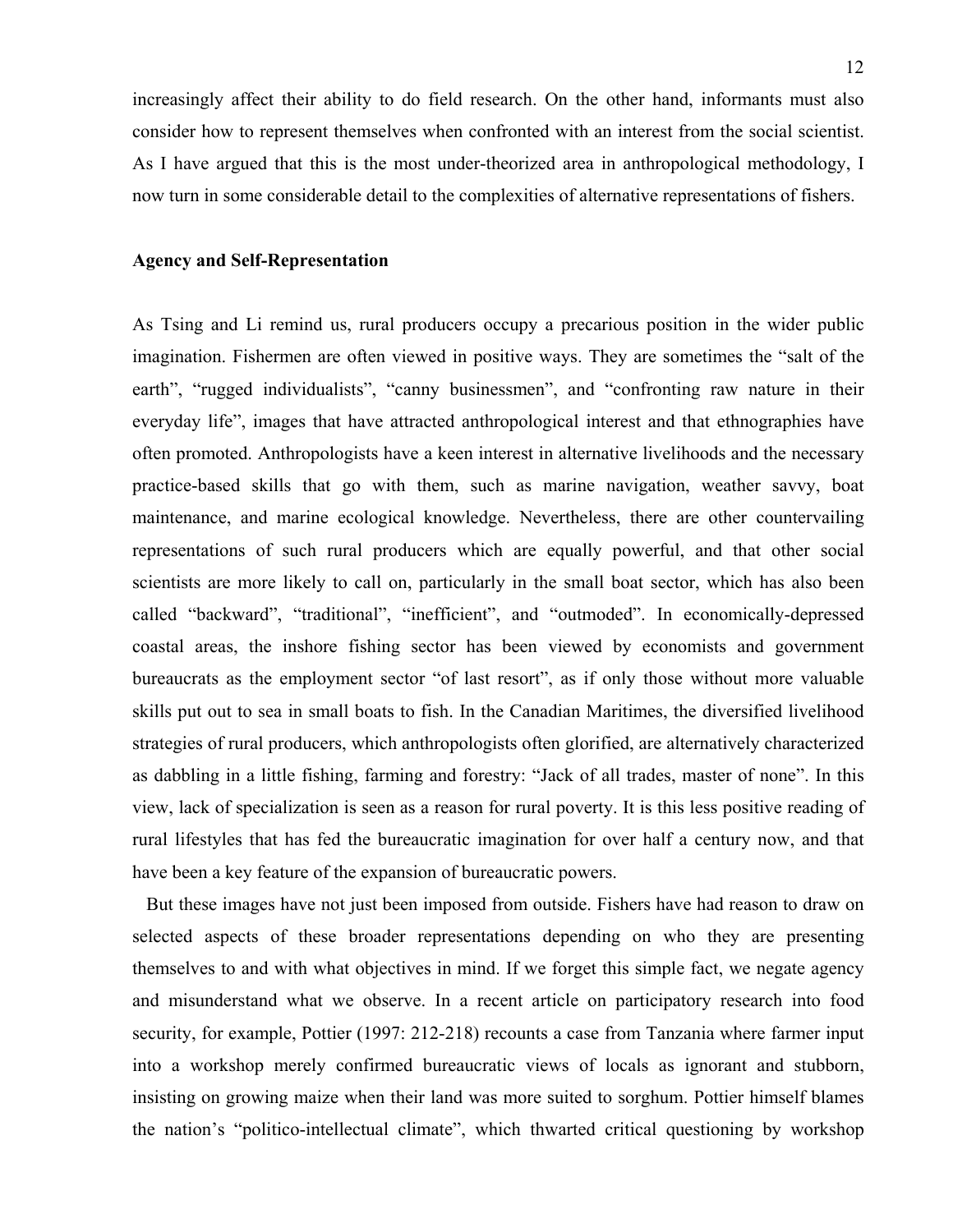participants. He never discusses the possibility that the local participants were actively steering the kind of bureaucratic intervention they might attract, even though he recounts their interventions in favor of fire control, reforestation, regulations for charcoal burners, and health education.

 Perhaps like some fishers we spoke with, the Tanzanian farmers were trying to build an image of themselves that attracted interventions they prioritized, rather than worrying about the goals of the workshop organizers. That they did so at the expense of how they were viewed by outsiders was likely irrelevant to them, especially if they were successful (see F. von Benda-Beckmann 1989). At another point in time, they may reassess their success in the light of later developments and work towards a different self-representation. For example, in that April 2002 conversation recounted at the outset of this paper, fishers discussed the accommodations they had made with the national government, looking back with a critical eye on their own participation in a "professionalization" of the industry which ultimately reduced livelihood flexibility. One fisher expressed it in the following way: "Core status was a limited-entry solution and fishermen wanted limited entry in the 1970s." They had opted to push many part-time fishers out to improve the livelihood of those remaining behind, adopting a modernization stance to do so. The resulting trend for economists and bureaucrats to continue to use modernization theory against their sector was unexpected. Now, with ecological sustainability and livelihood resilience entering the policy vocabulary, some fishers know very well that alternative self-representations may be useful. In order to better understand this iterative process of self-representation, and the potential impact on ethnographic research, deeper levels of analysis are required, with a particular focus on the historically constituted repertories of meaning which provide much of the raw material for selfrepresentation.

# **Historically Sedimented Repertoires of Meaning**

Consider the images of fishers generated by the current contests for control of the seas. Within the Exclusive Economic Zones (or EEZs) of many nation states, competing claimants for the ocean's resources are continually emerging, and selective use of terminology is deployed by all sides in the contest, either to represent themselves favorably or the other side less so. In the past, these struggles between agents primarily involved different sectors of the traditional fisheries, those who pursue wild stocks of fish with various sizes of boats, levels of sophisticated technology, and gear. In the Scotia-Fundy region, however, many in the so-called "capture" or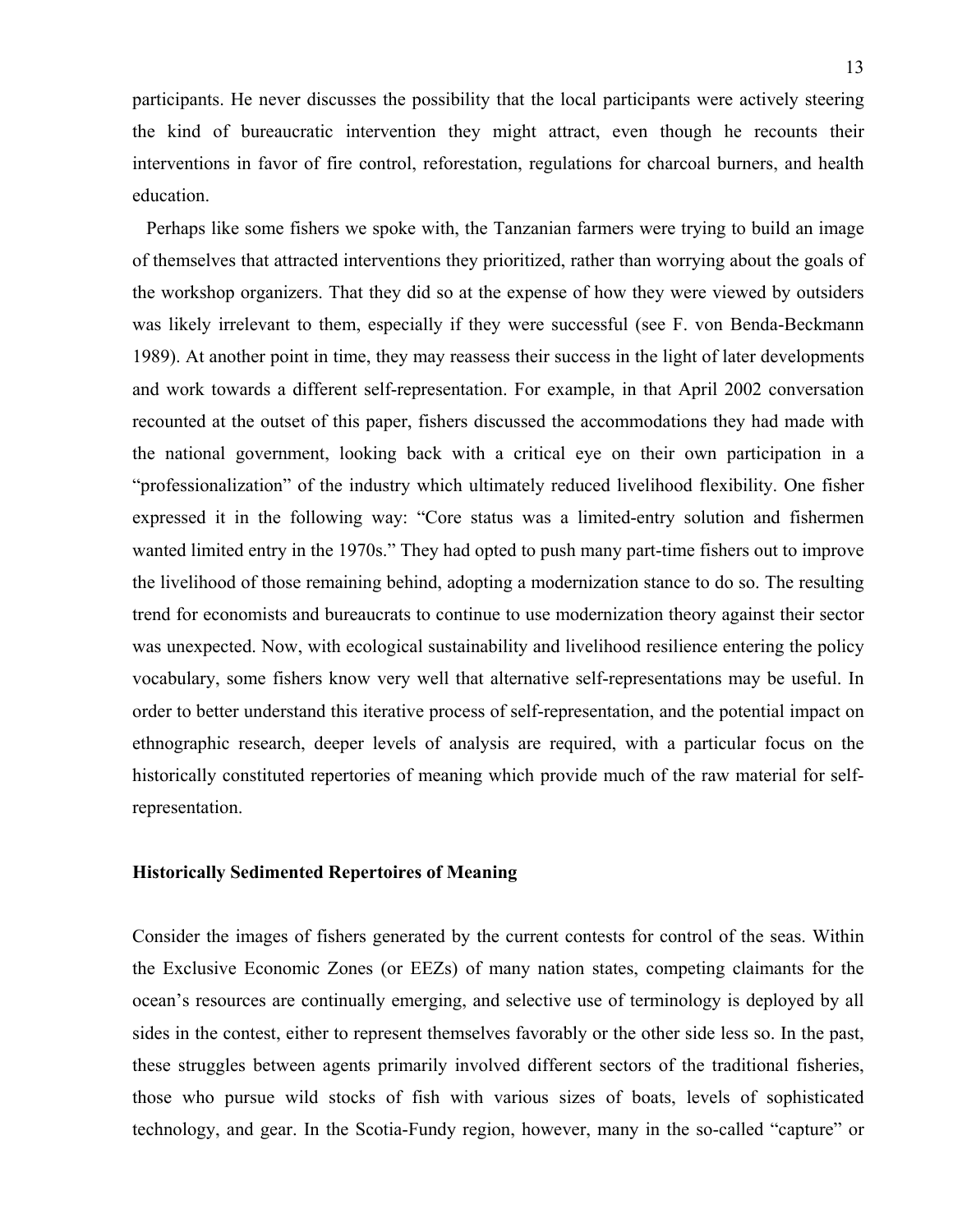"traditional" fishery are now confronting additional demands from the rapidly growing aquaculture or "fish farming" sector.<sup>13</sup> This sector presses for sites on the water exclusively licensed for fish cages, and for the noisy pumps and bright lights that are part of the aquaculture presence on the water. But the convenient and profitable near-shore sites are heavily utilized by inshore and herring weir fishers, both of whom protest the impact of aquaculture on their operations. Some of these contested sites are characterized as fish "nursery" areas, with fears that fish farming will harm "natural" fish stocks. Other sites are located along prime coastal real estate, bringing aquaculture into conflict with property values affected by its industrial character.

 These conflicts present proponents of aquaculture with a problem. Since they are attempting to make claims on resources that already have well-established interests, they must represent themselves as more deserving. To do so, they are able to rely on deep historical precedents, reflected in British common law and relying what Laura Nader (2002) has called 'the politics of lack'. Any 'lack' on the part of one claimant, of settled agriculture, of technological sophistication, of political organization, of capital investment, justifies allocation of a resource to a 'superior' claimant who lacks none of these. Patricia Seed (2001: 4-7) traces this logic back to the "distillations of everyday practice" and notions of "the obvious and proper" that have long historical roots in British society. They were given eloquent voice by Locke in his "labor theory of ownership", which also prioritized capital investment as a superior type of labor input creating a superior claim to property rights (ibid: 14-16). These ideas in turn were linked, during the long and contested period of the enclosures in England, to arguments about resources "going to waste" in the hands of improvident holders who were not making them properly "fruitful" (ibid: 31-33). "Improvement", in the later context of a rapidly expanding mercantile society, was then linked not only to profit-making, but to the wider public benefit that supposedly accrued from entrepreneurial endeavors.<sup>14</sup> Although these notions were contested, both in Britain and in her colonies, Seed and Nader argue that particularly in the colonial context, the politics of lack became set in stone, as the primary justification for claims to resources in a setting where

<u>.</u>

 $<sup>13</sup>$  In the following section of the paper. I want to particularly alert the reader to the conflicting terminology deployed</sup> by fishers and those in aquaculture.

<sup>&</sup>lt;sup>14</sup> Carrier and Miller (1999: 30-31) note that it was Bernard Mandeville, in *The Fable of the Bees*, published in 1714, who first explored the fundamental paradox between private vice and public virtue. Mandeville argued that the private virtues of modesty and restraint were inimical to the economy, and that it was the pursuit of luxury and excess (private vices) that circulated wealth and general prosperity (public good), an argument that Adam Smith ultimately carried forward with great success. Carrier and Miller (ibid: 31-32) argue that this paradox was foundational for the emerging discipline of economics, and served to consolidate the position that: "ethical judgments must be concerned with consequences: if private vice can lead to public benefit, then even actions that induce present misery can be good if they lead to future happiness."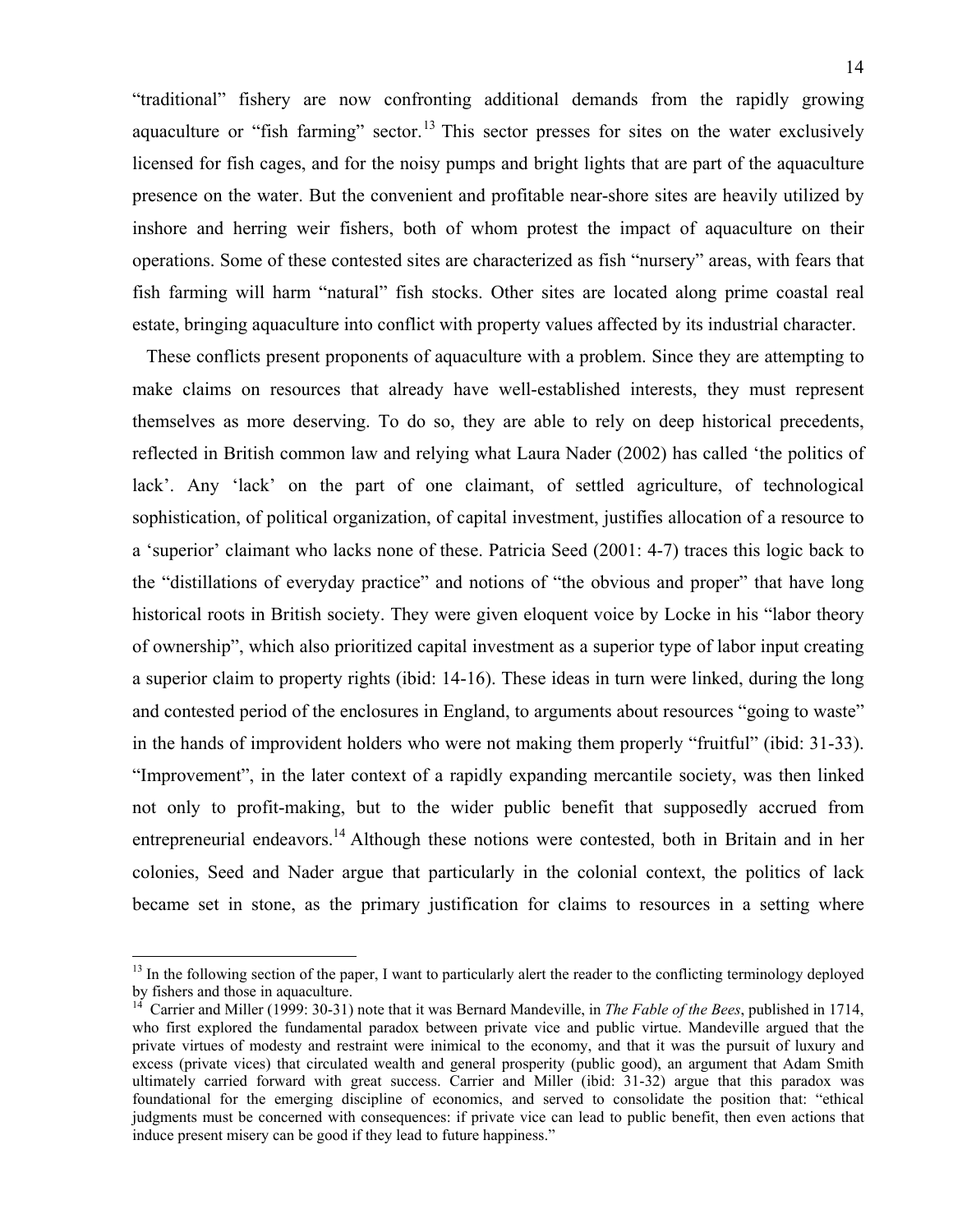aboriginals have continually protested expropriation. It is deeply ingrained in modern American property law, and as Nader has shown, through the Americanization of international law, it has become dominant there as well. A relevant example here is the 1982 Law of the Sea Convention governing the EEZs within the 200 mile territorial limits of coastal nations. If a nation lacks the technological or scientific resources to exploit these zones at the level of the "maximum sustainable yield", then they are obliged to allow other nations to fish within their territorial waters (see Tsamenyi and Blay 1989).

 The politics of lack have come into play in the ideological battle over "secure tenure in the sea", where proponents explicitly correlate aquaculture with land-based farming and to long-standing arguments of the superiority of private property rights and the supposed tight link between these and economic growth. Aquaculture in the Canadian Maritimes grew very rapidly, seemingly ensuring unlimited economic growth for a region dominated by resource extraction and experiencing long-term economic stagnation. Aquaculture proponents, including the influential Atlantic Institute for Market Studies, have argued that continued recognition of and respect for any claim by the "traditional" fisheries, especially given their record of "reckless squandering" of the ocean's resources, is tantamount to turning the region's back on economic growth and prosperity.<sup>15</sup> Conflict with the developing energy sector creates similar kinds of polarized positioning. For some of the fisher groups involved in our research project then, the Bay of Fundy has been a contested site (aquaculture), while for others the Scotian Shelf area of Nova Scotia has been the scene of similar struggles between fishermen and oil exploration.

 The resulting rhetoric is reminiscent of Seed's discussion of the colonial appropriation of native rights in lands. For example, aquaculture representatives have argued that "traditional" fishers represent a form of "hunting and gathering" livelihood. Seed (2001: 45-56) explores the rhetoric of British settlers with respect to native hunting practices, one that linked complex historical social and legal patterns. First, it drew on the distinct separation between the elite right to hunt on land and rights of the subordinate class which made the land productive. Second, it drew on the distain generated among those subordinate classes as a result of clashes between the leisured pursuit of entertainment and commoner agricultural production. Male hunting thus came to play

<sup>&</sup>lt;sup>15</sup> These proponents find no shortage of support in economic and legal models which endorse securing the rights of some by denying the rights of others. Heller (2000: 202-202), for example, has proposed the "anticommons" as a significant threat "whenever governments define new property rights and fail to terminate old ones." The anticommons, according to Heller and others, is a situation where multiple parties with rights in a single resource are able to exclude each other and "no one has an *effective* right to use" (ibid: 190 my italics). Heller's analysis of the anticommons in post-Soviet states is as oversimplified as was the Hardin analysis of the commons, and so I predict it will have as significant a policy impact.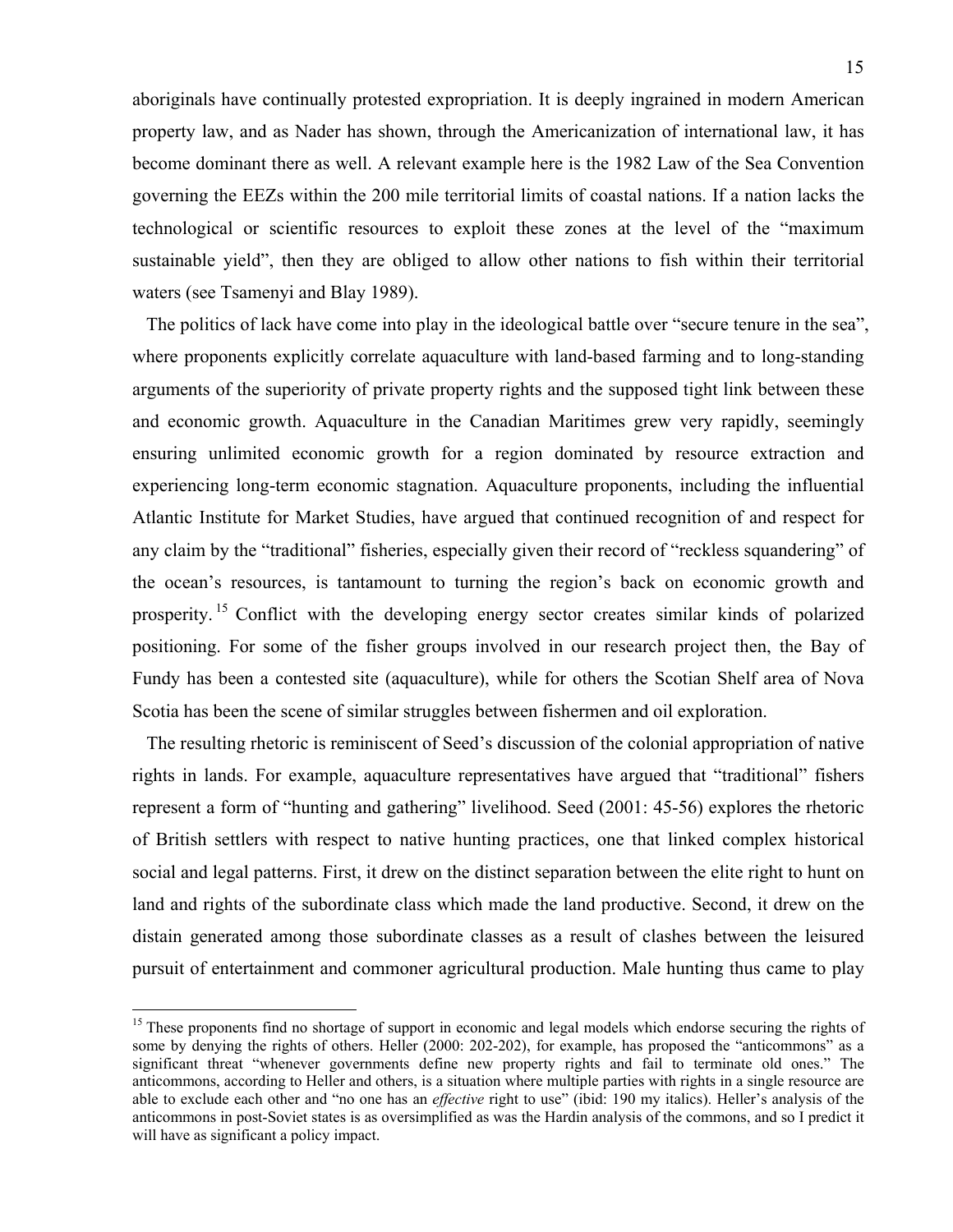several roles in settler characterizations of the North American natives. It first and foremost implied that no superior ownership right existed in the land on which native males hunted. At the same time, it fixed native males as a kind of low class poacher since hunting was class stratified in England and North American natives were clearly not elite members of society. Finally, it allowed for a characterization of the hunting lifestyle as somehow parasitic and proof of a moral and economic "laziness", particularly when viewed from the standpoint of Quaker values (ibid: 55).

 It is these complex historical images that come to life when proponents of the aquaculture industry press for "secure tenure" in the sea<sup>16</sup> and disregard pre-existing "capture" fishers as "hunters and gatherers". The fishing industry is thereby characterized as somehow lacking labor inputs, particularly those all important capital inputs, which so clearly adhere to large aquaculture installations (and to deep-sea oil drilling). That nothing could be further from the truth in the modern industrialized fishing enterprise is hardly germane to the political representation. In recent years, however, the fishers have been fighting back in a way that draws on more positive images of hunting and gathering. New kinds of canned fish products are appearing on Canadian supermarket shelves. Salmon that is explicitly labeled "wild", for example, allows fishers to benefit from a positive perspective of hunting and gathering as more "natural", and the resulting food products as less tainted by "industrial foods" contamination.

 In assessing the impact of these political struggles on our research efforts, however, we are constantly reminded that the combatants are of unequal size and political clout.<sup>17</sup> Although the inshore (and midshore) sectors of the Canadian fishing industry are increasingly organized into lobby groups, they have neither the financial resources nor the political presence that characterize the competing international offshore fishing sector. They are even more handicapped when it comes to the multinational oil and aquaculture sectors. Nevertheless, the situation is not hopeless.

<sup>&</sup>lt;sup>16</sup> The Atlantic Institute for Market Studies (AIMS), in partnership with the Canadian Aquaculture Institute (CAI), recently released its latest report on Canada's aquaculture industry. The press release for *Canadian Aquaculture: Drowning in Regulation* (at http://www.aims.ca/Publications/Aquaculture/aquaculture.pdf) argues that "the current federal-provincial regulatory environment for aquaculture is dysfunctional and that fundamental institutional change is therefore required if this potentially vibrant and growing industry is to achieve its full potential in Canada". The institutional change they promote is "secure tenure in the sea".

<sup>&</sup>lt;sup>17</sup> Aquaculture in Scotia-Fundy began as small family-based enterprises but was soon concentrated into the hands of a few international firms. Many of these are vertically integrated, with fish feed processing operations in Chile and sea cage construction in Norway. Their well-funded lobbyists speak at policy conferences, unfavorably comparing the business climate in Canada with that in Chile, and in Norway, where they find "a more supportive bureaucratic environment". But a glut in the farmed salmon market, taken together with numerous scandals over chemical contamination has set the industry back sharply. Other concerns include escapements of genetically-altered salmon into wild salmon habitat and disease transfer from cage salmon to wild fish stocks. Environmentalists have been sharp critics, including the influential David Suzuki Foundation in Canada.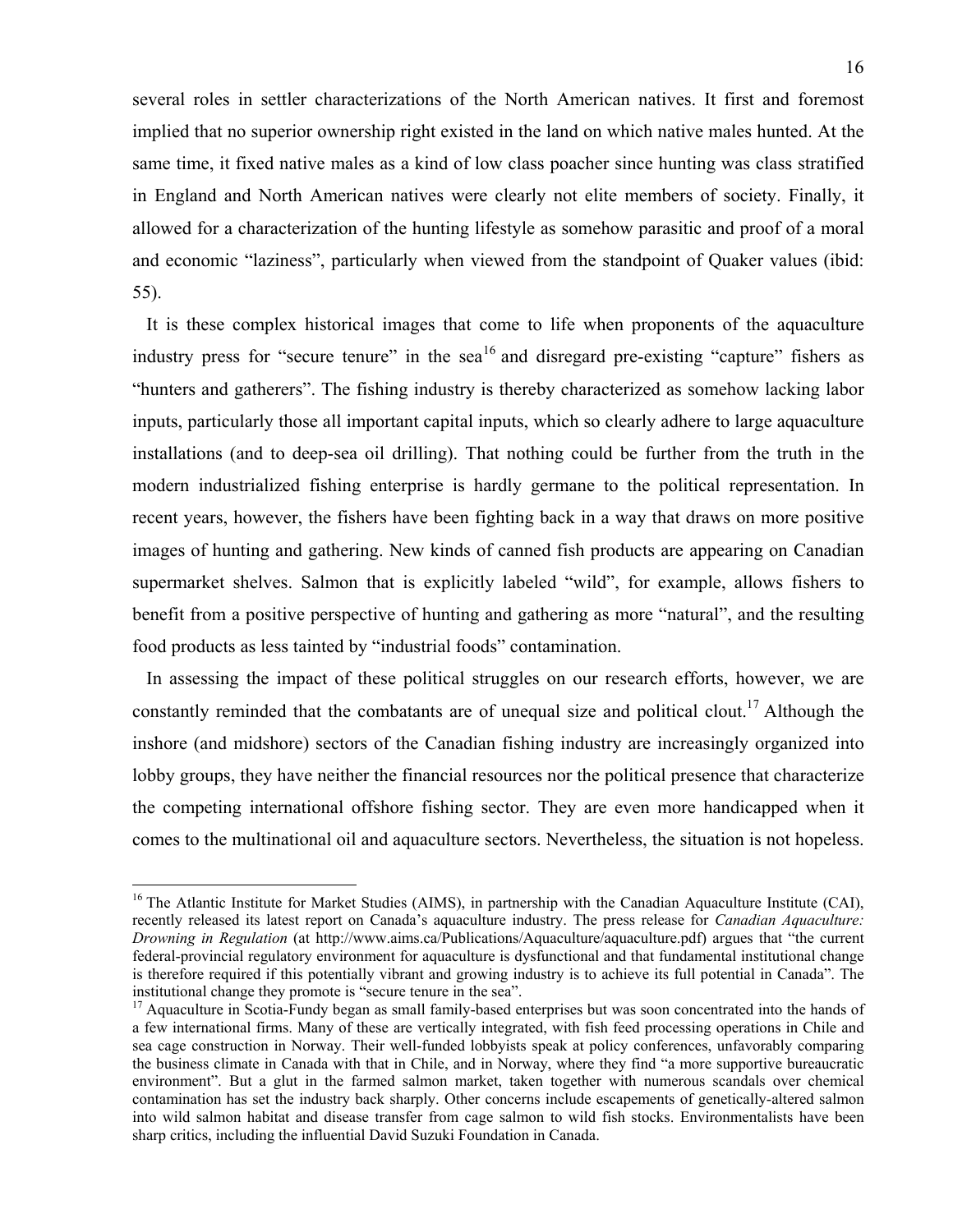As Li (2000: 154) reminds us, many factors go into the success or failure of particular positioning efforts. One force at work involves bureaucratic jockeying in the national political arena of budget allocations and project justification, jockeying which has played an important role in the debate over aquaculture in Canada. In the peculiar division of power in Canadian confederation, both the federal Department of Fisheries and Oceans and the respective provincial departments can claim administrative jurisdiction over coastal sites where aquaculture operations are located. Federal powers explicitly extend over marine environments, but provincial powers extend over "submerged lands". The provinces are often supportive of aquaculture, seeing economic growth and prosperity springing from secure tenure in such submerged lands. The federal government, on the other hand, can be quite protective of those industries over which it has bureaucratic control, including the fisheries and ocean-going transport. It is perhaps not surprising then that federal representatives have not always been particularly convinced by the kinds of arguments described above, and have argued, for example, that marine protected areas must be given a higher priority than aquaculture sites. As I will discuss in more detail below with respect to community-based management, there is currently a highly politicized debate about appropriate management regimes for the marine environment, including 'integrated coastal management' whereby federal and provincial bureaucrats are trying to negotiate shared powers. Fishers are affected by these debates as I will discuss below.

 But before turning to the specific case of community based management, I would first like to point out that our meetings with the partners involved in this project have sometimes drawn on a more positive fisher perception of social science, which is directly related to the political jockeying described in the preceding paragraph. Fishers have sometimes requested our political collaboration as university academics to throw the weight of 'scientific objectivity' behind the inshore fishers in the rights allocation debate. They particularly want our support when they push the federal government to further protect their sector. In this hoped-for collaboration, academics are characterized as valuable particularly because of the 'objective observer stance' which was so problematic in other contexts. After all, objectivity is something that government bureaucrats have also accused fishermen of lacking. Against this version of 'the politics of lack', social science objectivity is seen as providing outsider, scientific evidence for inshore fisher arguments, not only against the more powerful competing claimants from outside the fishing industry, but also within the fishing industry itself.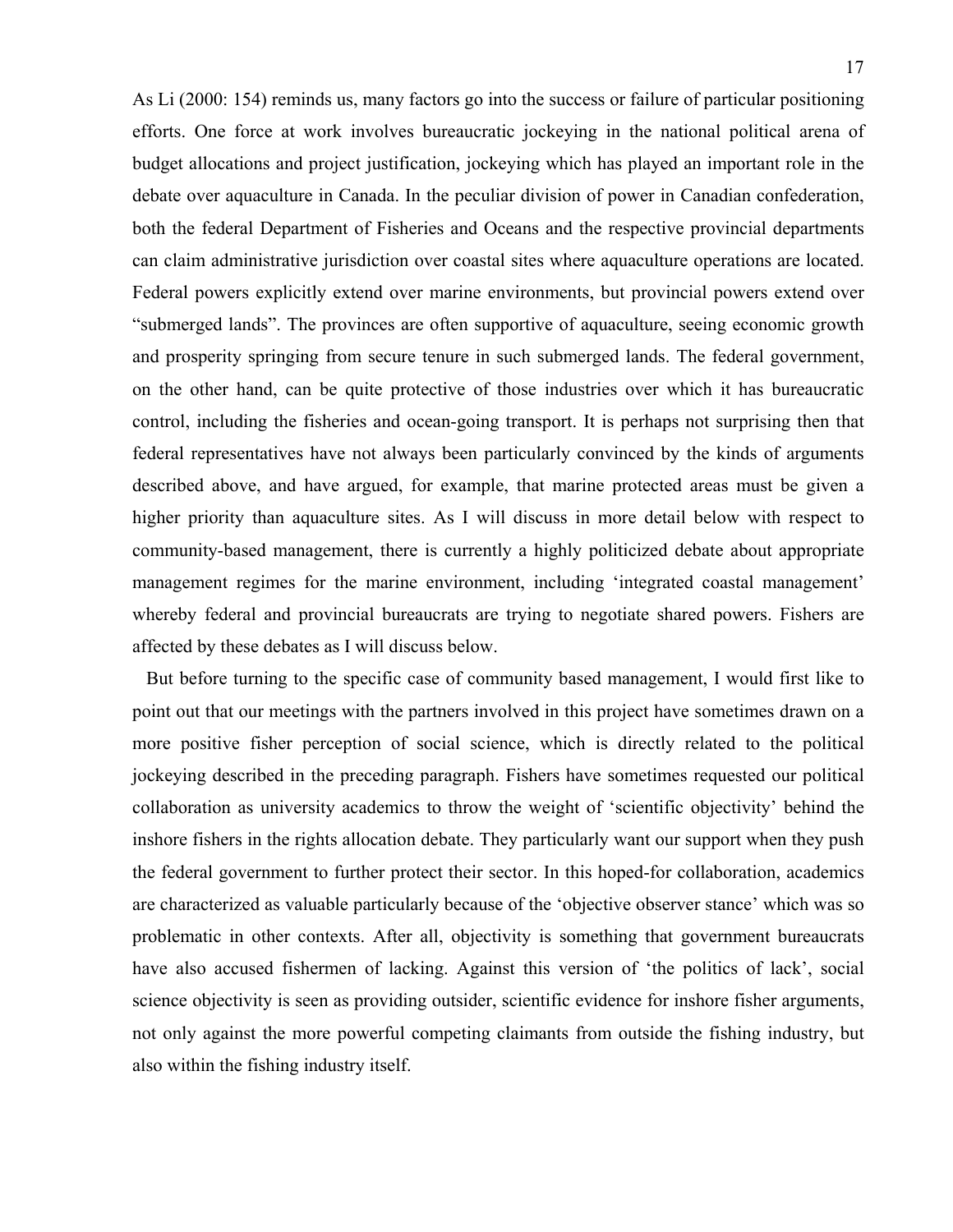#### **Unequal Power in Representation: community based management**

Another difficult process of rapprochement that marked our early fieldwork was finding some common ground in discussing alternatives to a state fisheries policy that is increasingly based on privatizing the right to fish. All fishers that we spoke with were aware of competing management paradigms that demanded greater input for fishing communities into policy development. But many of them were also aware that in this context, the notion of community has a similar polarized structure. Communities can be romanticized as the locus for strong symbolic markers of collective identity that allow for and promote collective interests, especially against rampant individualism. Or communities can be denigrated as hotbeds of internal strife or as overly organic and repressive to individual rights.<sup>18</sup> For many fishers, the more accurate picture of communities includes both common interests and real differences among the members. The question is, how to balance these in any management regime.

 In the first paragraph of this paper, I pointed out the internal divisions within the fishing industry. Larger boats have a wider fishing range and generally use a different kind of gear than do smaller boats. Their operation can create anger in the small boat sector when they are seen to "infringe" on the more limited territories that small boats utilize. The boats in the mid-range and off-shore sector also have a larger proportion of the available fish quota, which again drives a wedge between them and the small boat sector. Fishers know that creating a unified image of their communities despite these frictions would be extremely difficult, although some coastal communities and fisher associations seem better able to find a balance than others. The manager of one fisher organization, for example, reminded us that his group incorporates a number of different boat sizes, which in their context is working well. Meanwhile another organization with a similar mix of boat size and gear types seems perpetually on the verge of splitting into two conflicting in- and midshore organizations. Fishers in yet another organization specifically referred to the way that kinship cut across these boundaries, ("my brothers-in-law needs to make a living too") without fully resolving them. In fact, in most cases, dividing into smaller "communities of interest" has proved a political solution, allowing the various boat and gear sectors to promote their respective management preferences and to organize their own responses to perceived threats. Fishing "communities" in Scotia-Fundy, then are more often a community of interest than they are place-based communities.

<sup>18</sup> See the debate between Amit and Rapport (2002) in *The Trouble with Community*.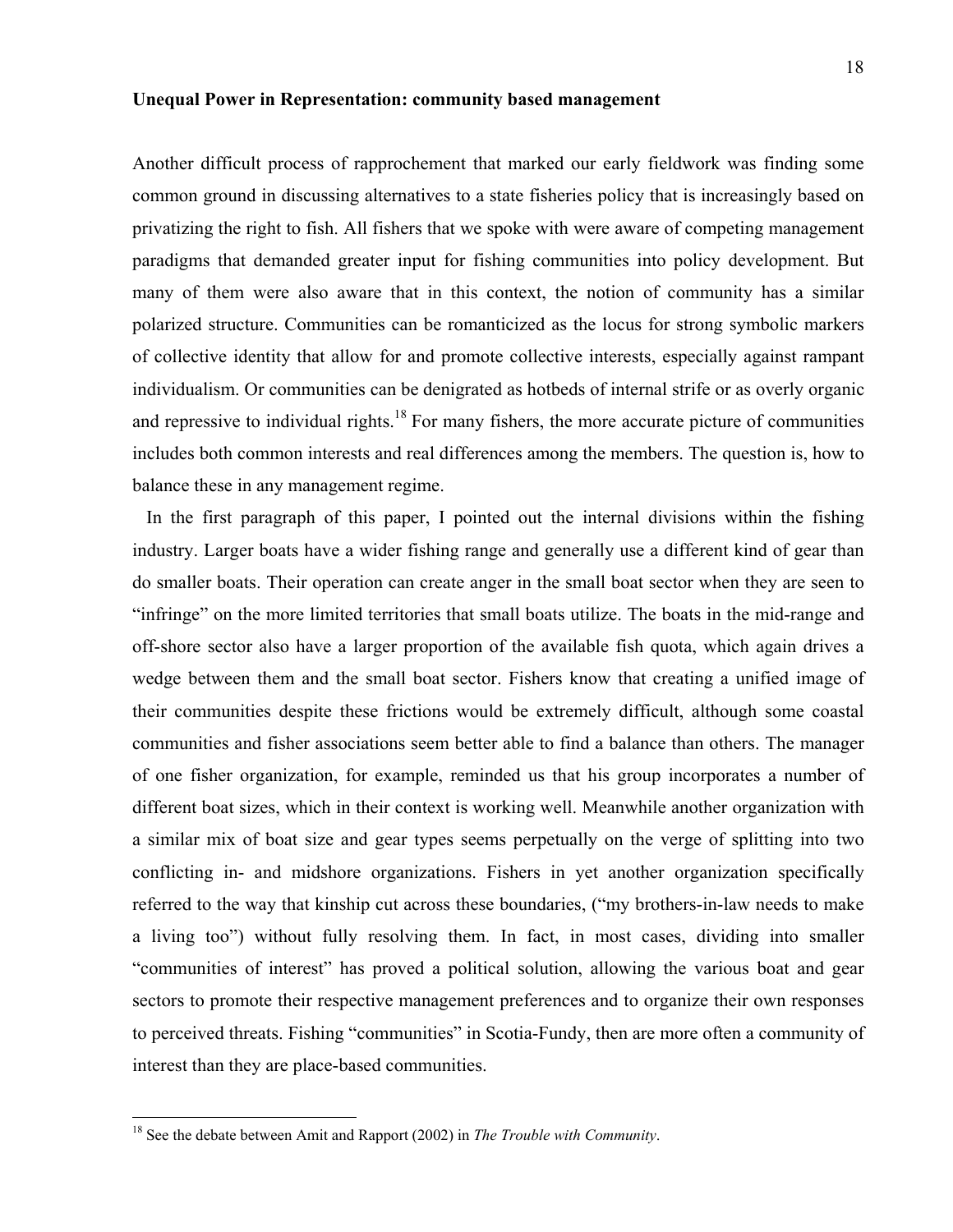However, communities of interest prove a difficult foundation for a community role in fisheries management. This is in part because place-based communities do remain significant referents. Fishing grounds, catch history, and the connection between catch history and port, as well as kinship, language and ethnicity play an important role in self-representation within coastal towns and villages. As Deborah Elliston has argued, building a collective image that is persuasive must "draw into itself and articulate the practices of everyday life that lend these symbolics whatever persuasiveness they come to hold" (2000: 197). But drawing on shared sentiments of attachment is difficult when the places that attract such sentiments are part of a "powerful discourse of place difference" (ibid.). For many involved in the fishing industry of Scotia-Fundy, attachments are to specific ports, specific fishing grounds, and to the history of fishing endeavor characterizing those ports/grounds. This can make it difficult to connect to a pan-fisher movement, even one that is restricted to one gear or sector. Many of the twisted strands of potential self-representation then seem to work against each other (the importance of place, the importance of gear or boat size, the importance of traditional fishing grounds) and this is best captured in the discourse of "history" that is prevalent in any conversation with Scotia-Fundy fishers.

 The term "history" has a very specific meaning in the context of Canadian management regimes, but it also links into more emotional and general meanings which locate people to places. "History" is a term by which fishers refer to the catch history that establishes them as *bona fide*, that justifies continued access to fish resources, and that determines their share in the total allowable catch proportionate to their historic levels of involvement. Since the federal government began the process of "rational adjustments" on the Canadian fishing grounds by reducing the "too many fishermen chasing too few fish", catch level records have become crucial. Catch records demonstrated when a fishing enterprise was full-time – a designation that offered some protection from unilateral loss of fishing privilege. Catch levels over a qualifying period could be and often were used in the initial allocation of individual transferable quota (ITQ), the individualized property rights in fish stocks that economic models pushed as a management option.<sup>19</sup> But transferable quota rights are mobile in a way that history was not. Many of the fishers spoke bitterly of "losing their history" when quota from their community was bought and transferred to another location, or to another sector. There is a rhetoric of invasion that fishers use

<sup>&</sup>lt;sup>19</sup> This method of qualifying for quota was adopted in most cases where quota management regimes were introduced, including the Canadian and European Community dairy industries, the world's fisheries, and in manure quota in the Netherlands. This was usually followed by a period of rapid adjustment of holdings while quotas and their attendant rights in fish, milk, manure or other "goods" were traded between quota-holders. This almost always resulted in rapidly escalating prices for quota (see Wiber 1995, Wiber and Kearney 1996), and in the consolidation of access rights in fewer hands.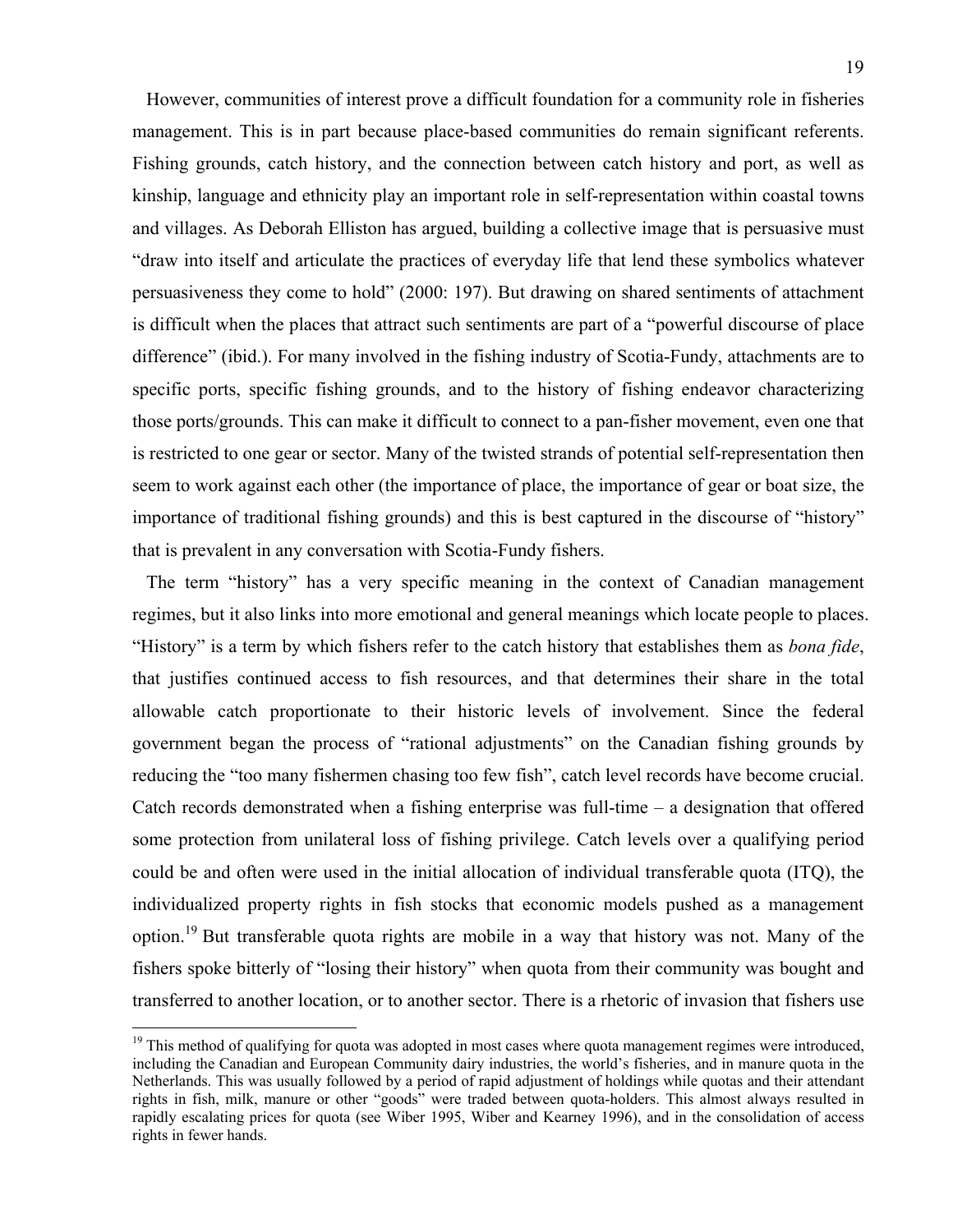when skippers and boats from far-flung places establish rights to fish on local grounds. Claims based on geographic adjacency to fishing grounds remain an influential place-based aspect of fisher self-representation.

But another feature of history is the way that it is contested and contingent.<sup>20</sup> In this discussion of contested history, I rely on the definition provided by Silverman and Gulliver (1996: 150) for the 'anthropology of history' such that the focus is deliberately on the "ways and cultural rationales by which a particular people envision, create and recreate their own past and relate it to their perceived present". As Silverman and Gulliver note, this approach often discerns several different histories in a specific locale, based on gender, age, class or other categories. The different sectors of the fishing industry in each coastal communities definitely envisage their mingled past in different ways, and these different interpretations can take on singular importance in policy decisions. Catch records, for example, were kept for some species but not for others, and can be incomplete in other regards. As a result, they can be and often are disputed by the parties who are affected by them. Disputes particularly arise on the topic of which years to select as the qualifying period – since different years could favor the inshore, the midshore or the offshore sectors given the impact of weather, prices, gear differences and fishing patterns. The inshore sector in particular feels that the manipulation of history has reduced their access to the groundfish resource (cod, halibut, haddock, and pollock) to a fraction of former levels, and it is true that the other sectors currently hold the majority of the groundfish quota, a result of a combination of initial government allocations and subsequent concentration of fishing rights. However, it is also true that the same fishing sector across different communities may find themselves in disagreement, particularly over boundaries of traditional fishing grounds.

 Privileging local values, then, can be difficult, and any one fisher group has to be very careful how they promote interests. Here again, fishers may want to represent themselves as having old fashioned community characteristics that make them valuable as managers of a resource, but without (mis)representing themselves as ignoring the commercial demands and opportunities of their industry. This difficulty was reflected in fisher conversations with us. They know that for some social scientists, recognizing local values can be seen as making room for fisher practicebased resource management, while for others it can be seen as asking the state to subsidize one inefficient sector at the cost of real economic viability. Fishers challenged us to identify how

<sup>&</sup>lt;sup>20</sup> The renewed interest in 'the growing nexus between history and anthropology' has been addressed in a number of recent publications, including several contributors to Borofsky's 1994 *Assessing Cultural Anthropology*, Silverman and Gulliver (1996), Comaroff and Comaroff (1999) and Donham (2001).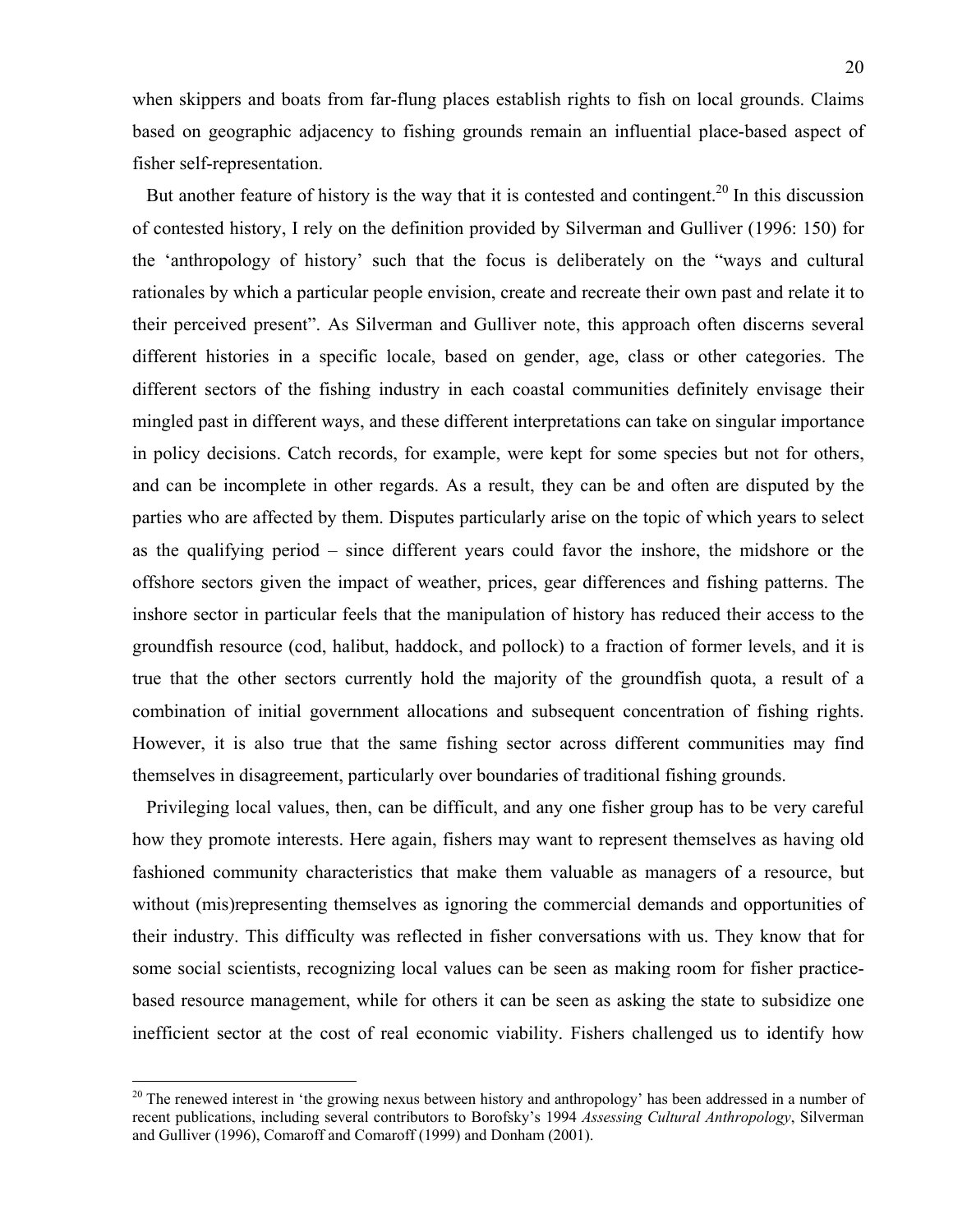fragmented coastal communities could have an adaptive edge in resource management. Many asked who in the community was willing or able to devote the time to resource management. What kind of community leadership style could allow them to avoid internal conflicts that made consensus almost impossible? Some fishers characterized social scientists as naive if they expected these real problems to be easily resolved. On the other hand, other fishers continually revisited the argument that fisher communities shared a common understanding of the marine environment and of fishing as a business that the policy bureaucrats were simply missing. As I mentioned above, past representations of fishers are being actively recast (old meanings into new constellations) fed by the sustainability debate and by pressures for political decentralization, and cost cutting in the age of state debt reduction.

 In response, the federal Department of Fisheries and Oceans has made some policy statements that apparently signal a willingness to devolve some responsibilities. Fisher responses to these overtures are somewhat segregated by age. Younger fishermen tend to be more skeptical of their ability to take on additional management responsibilities in a cut-throat commercial environment, arguing that community based management would be too time consuming and that they should 'just be left alone to get on with their business'. Older fishermen, on the other hand, are skeptical that the government will devolve sufficient power to fisher's organizations to make local management truly viable. Their view is that community based management will ultimately mean increased local responsibility to make policy work, with no real local power to make policy. As the manager of one fisher's association expressed it: "We are here doing a lot of management for them already. Community-based management makes life easier for the DFO. [They should] use our organizations to be multi-species friendly."

 The DFO, meanwhile, is ambiguous on the question of what type of local empowerment they are willing to support. In a recent policy discussion document<sup>21</sup>, for example, the department proposes to develop policy in four interrelated areas, including: conservation, economic and social viability, access and allocations, and governance. The discussion document proposes a fundamental change for the DFO, "from one of micro-manager, heavily involved in day-to-day operations, to one of policy maker and strategic direction setter". In this context, shared stewardship is defined as participatory decision-making processes and structures, particularly relying on license holders and other resource users through their professional organizations (thus

<sup>&</sup>lt;sup>21</sup> This document (Atlantic Fisheries Policy Review) was distributed throughout Atlantic Canada before regional consultations on policy reform were held with fisher's groups. The text of the document was accessed at http://www.dfo-mpo.gc.ca/afpr-rppa/linksto\_discodoc\_e.htm in November 2002.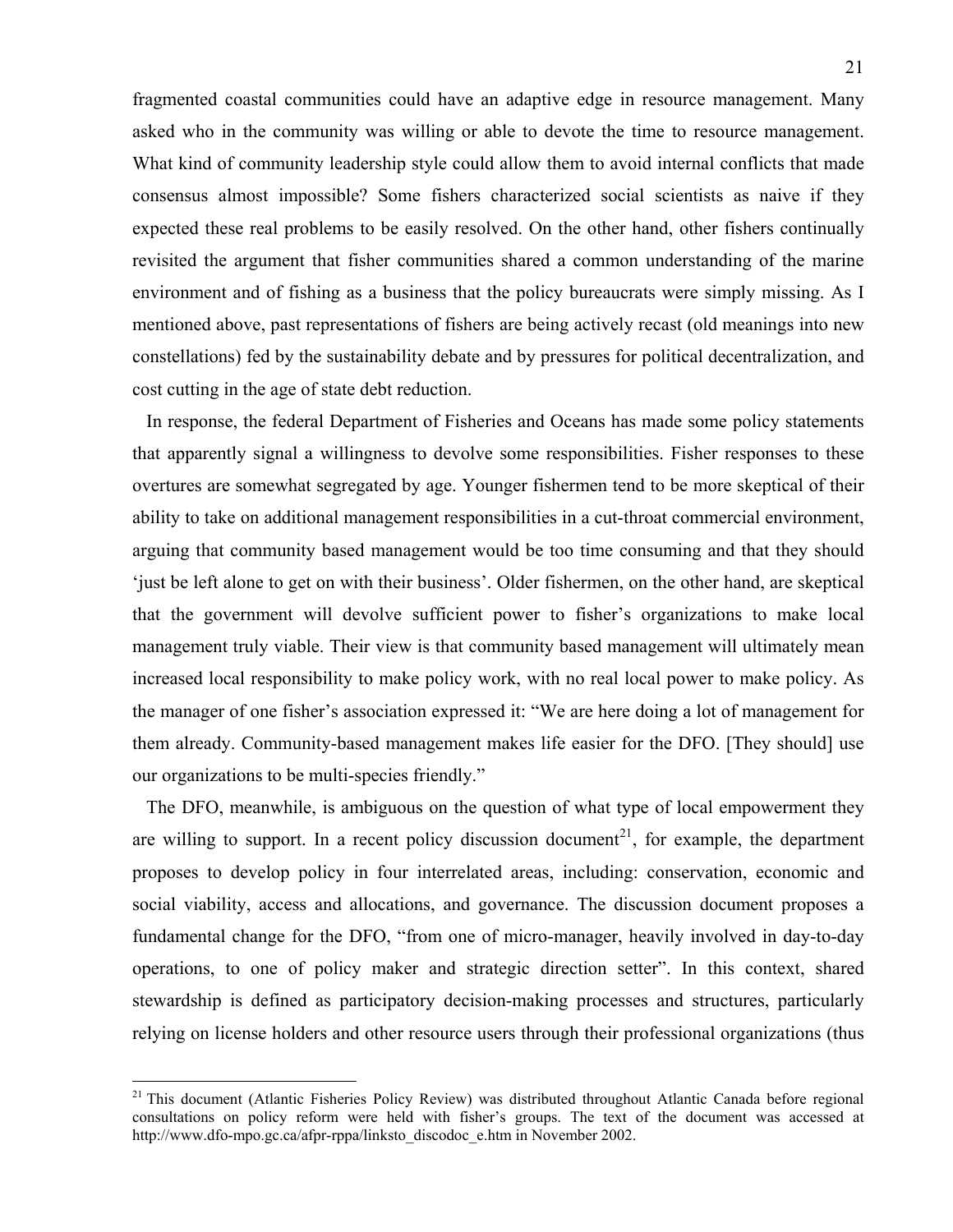relying on an interest-based definition of community). It also notes that any new legislative and regulatory framework could expand the management responsibilities of resource users with responsibilities such as making and enforcing rules to achieve conservation, an objective disputeresolution mechanism, and orderly management objectives at the fleet or local level. However, this is spoken of as expanded co-management system rather than as community based management, probably because making policy, especially the crucial allocation and access remains the prerogative of the department.<sup>22</sup>

 Tsing argues that in the normal course of events, those involved in positioning themselves within a single field of interaction have plenty of room to misunderstand what others in the field mean by the same term. In her view, this is not a problem so long as some room for useful political maneuvering is created by all sides. However, different points of view on the definition of community based management, or of co-management for that matter, can limited the creative potential of local fisher groups to solve the problems they experience in their industry on a daily basis, particularly given the power differentials between them and federal bureaucrats. The government bureaucrats, having such a fractured and argumentative constituency, often point to fisher disagreement as the reason for government intervention and for the lack of fisher input into policy development. Which fisher group should they pay attention to, when diverse groups want diametrically opposed outcomes?

 But as F. and K. von Benda-Beckmann (1998) have pointed out in a different context, the state is in the local in that local bureaucrats are often part of the communities to which they administer. Rather than see the state and the local as polarized opposites, and studying "the processes in which these spheres come together as encounters between representatives of these disparate entities", they encourage an approach which looks to connectivity. Bureaucrats also form attachments, opinions, and connections, positions on issues which are independent of state or bureaucratic dictates. Regional DFO officers may be more or less willing to collaborate in creating room for some changes in the political and economic future of the fisheries, and since there is significant regional autonomy within the structure of the DFO, local level bureaucrats can be quite helpful or obstructive in their interventions. Here again, a polarized positioning on

<sup>&</sup>lt;sup>22</sup> The same document defines these two terms in the following way: *access* is the opportunity to harvest or use the fisheries resource, generally permitted by licenses or leases issued by DFO; *allocation* is the amount or share of the fisheries resource or allowable catch that is distributed or assigned by the Minister of Fisheries and Oceans to those permitted to harvest the resource. Access is increasingly being controlled by the individual transferable quota, an administrative instrument which controls a set volume of fish and is bought and sold on the open market. Allocation has been a complex process of negotiation and some administrative fiat, including selected consideration of the historical reliance of a fishing sector on a particular stock as determined through landings records from a qualifying period. It is allocation and access policies that have generated the most fisheries conflict in recent years.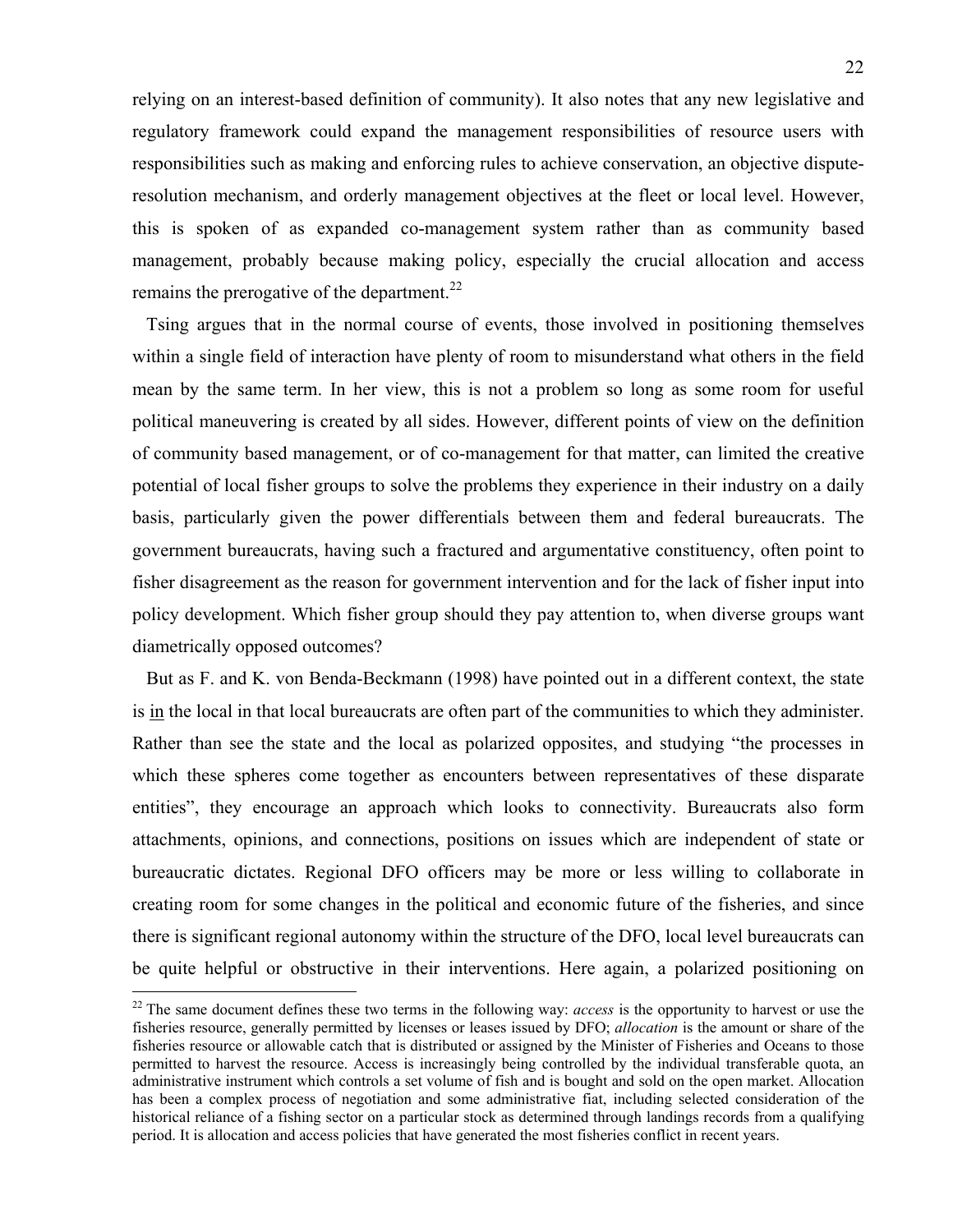bureaucratic behavior is possible. Some fishers we talked with protested that the bureaucrats needed to take regional differences into account. On the other hand, and sometimes at the same meeting, they also argue that it is not fair when one fisher group is "allowed to get away with something" that another group is not.

 Thus community based management takes on different meanings within fisher groups, within coastal communities, and in relationship to bureaucratic power. It is not perhaps surprising then that the academic debate over community has been polarized in recent years, as well. On the positive side, focusing on community is said to be a means of better understanding the policy implications of the "different folk geographies" by which local people correlate man and society with the physical environment<sup>23</sup>. For others, if properly identified, community can be the locus for generating more just laws (see Kagan, Krygier and Winston 2002), or for strengthening civil society (Randeria 2002). On the negative side are various arguments about community as an overly-romanticized notion finding fertile ground in development theory and policy (see Agrawal and Gibson 1999) which uncritically rely on the role of community in "mediating between the individual and the larger political and economic systems" (Amit and Rapport 2002: 3). Finding common ground for our discussions of 'community', as with 'social science', and with 'fishers', is affected by such meanings as well as by the political maneuvering going on between bureaucrats and different fishing sectors. And these contested meanings influence how all sides view the potential for community based management, or for collaboration in a social science project interested in it. But how can we uncover the methodological importance of these processes for ethnography? How can we usefully theorize the ethnographic impact of the iterative process I have recounted here, and of the agency of actors involved within it?

# **Methodological Implications: Bourdieu's field of struggle**

1

The messy collaborations discussed above bring to mind Bourdieu's model of the logic of fields (Bourdieu and Wacquant 1992: 94-115). Various actors in the fishing industry of Scotia-Fundy exist in a common field, that is, they are: "linked by objective relations" and the structure of these material and symbolic relations affect each of them. For Bourdieu (1987: 816), such a field has a specific logic determined by two factors. The first factor is the specific power relations that give the field structure and that order the competitive struggles that it contains. The second factor is

 $^{23}$  For a discussion of space and place in both folk and state legal constructions see F. von Benda-Beckmann (1999).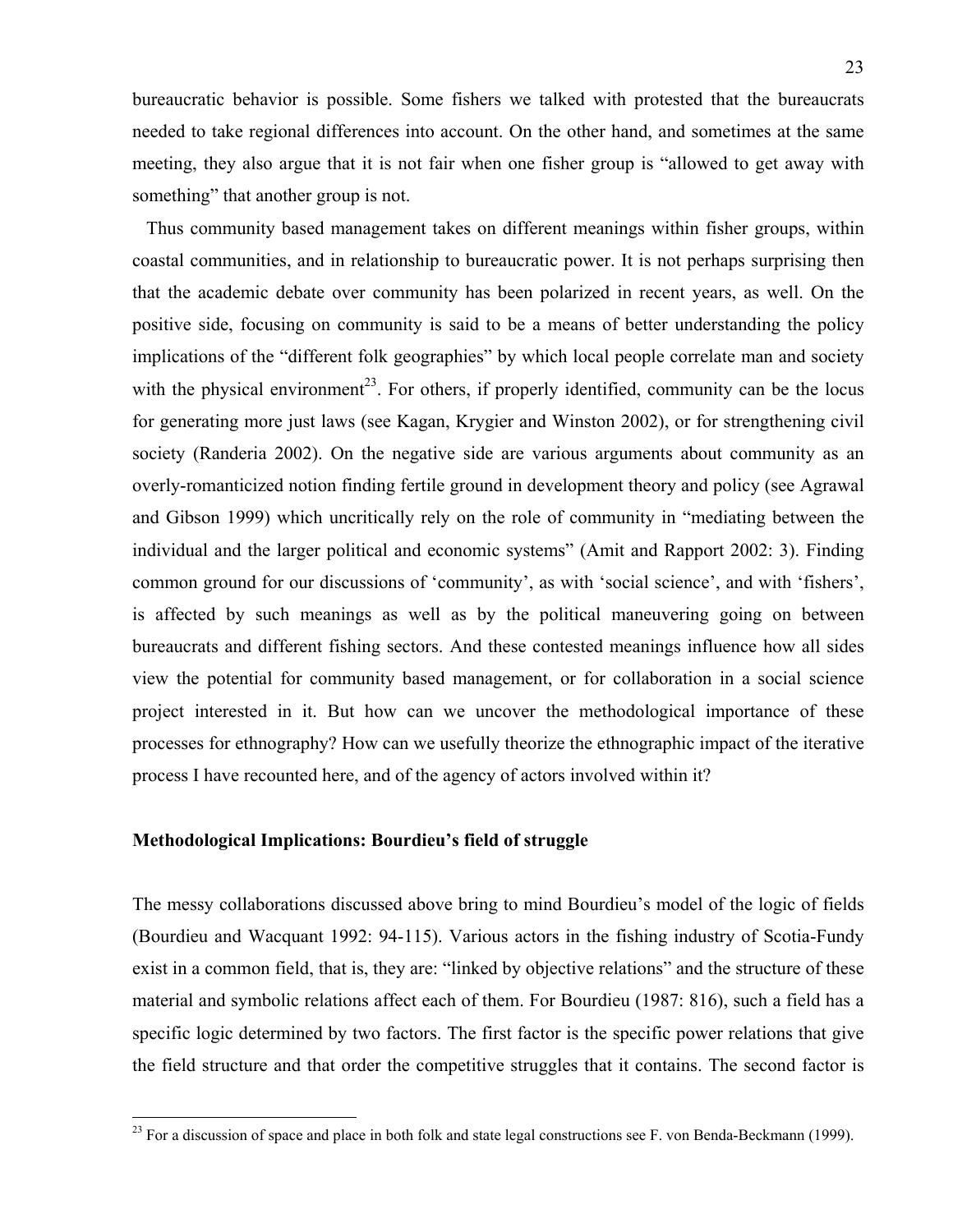the internal logic of functioning which constrains the range of possible actions and outcomes. The agents I have discussed in this paper are engaged in a "field of struggles", in a configuration of objective relations between positions defined by their present and potential position in the structure of the distribution of species of power (or capital), the possession of which commands access to the benefits that are at stake in the field (paraphrasing from Bourdieu and Wacquant 1992: 97). To understand the field, we must flesh out the ways in which agency is affected by differing degrees of power or species of capital, and by how: "players can play to increase or conserve their capital" or can "transform, partially or completely, the immanent rules of the game" by working to change the relative value of species of capital. This can be done either through strategies aimed at discrediting the capital of others or through valorizing the species they possess (ibid.: 99).

Capital, then, as Bourdieu (1992: 101) has argued:

confers power over the field, over the materialized or embodied instruments of production or reproduction whose distribution constitutes the very structure of the field, and over the regularities and the rules which define the ordinary functioning of the field, and thereby over the profits engendered by it.

One species of capital is how various agents in the field are represented, by themselves and by others, in ways which legitimate or delegitimate actions they may want to take. Other species of capital include catch history and its relation to quota. Outside the field of fishing, quota has "no existence and function" (ibid: 101). Through quota, however, various agents in the Scotia-Fundy fishing industry gain access to fish stock, and given the volume of quota they control, they may also gain power within the fishing industry. Together with boats and gear, licenses and crew, and on-land marketing relations, quota now constitutes the "very structure" of the fishing field, controlling as it does distribution of benefits as well as input into issues of access and allocation. Through their dominant position as major quota holders, some sectors are better able to influence the rules of the game that constitute the fishing industry. Through political representation and articulation, meanwhile, various actors struggle to affect the shifting justification for quota allocation. Self-representations become important tokens by which different agents influence both the power structure and the internal logic of functioning within the fisheries field.

 Perhaps this sounds like a "recital of what everyone already knows", (Terdiman 1987: 810): people work in social contexts; they position themselves *vis a vis* others as best they can to protect their own interest; people will therefore tell ethnographers what they want them to believe. But as Terdiman (ibid.) points out, the social scientist should focus especially on common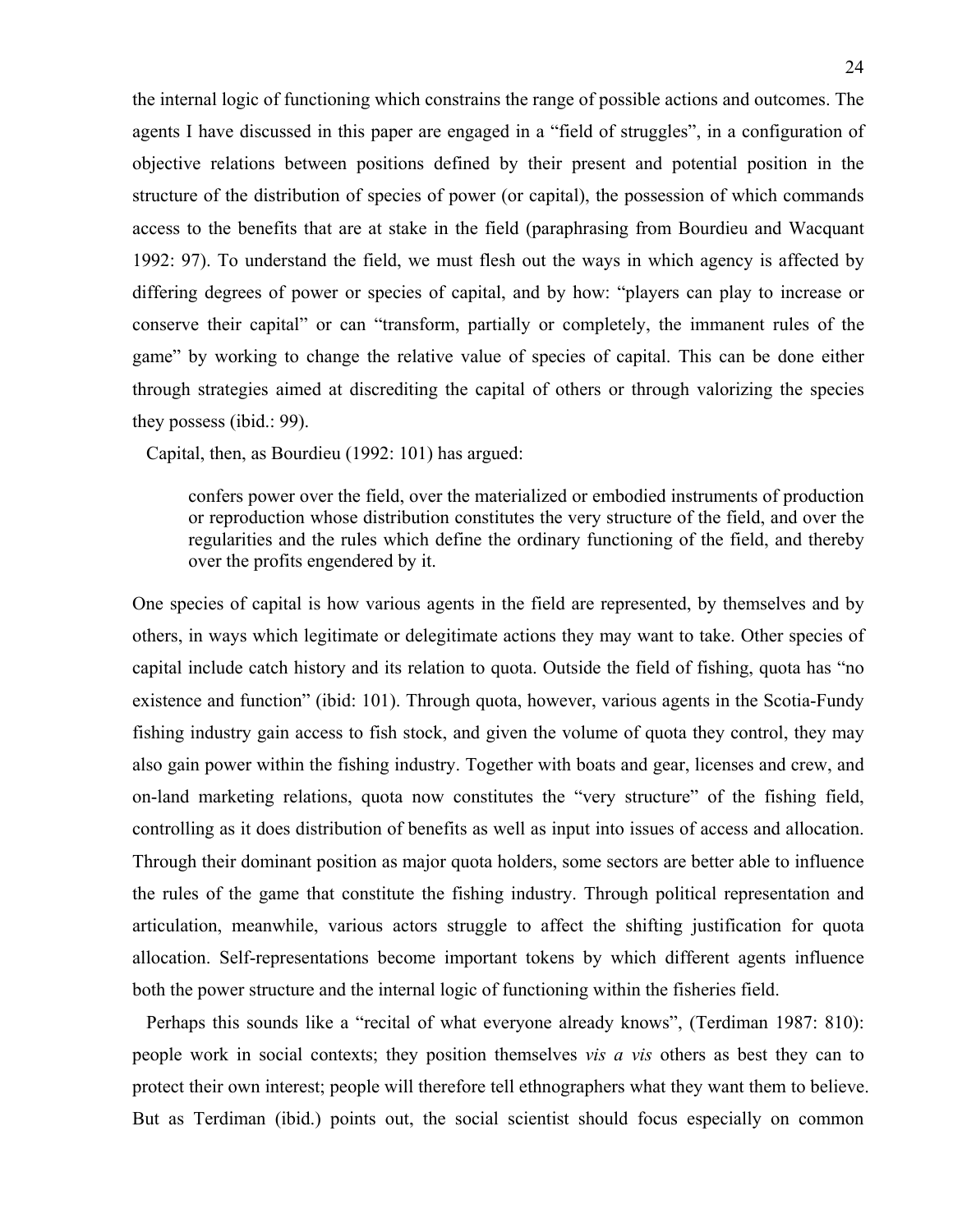assumptions and understandings, which Bourdieu labels *doxa*, for this common sense rhetoric masks "misperceptions and inadequacies any in-depth researcher seeks to uncover".

 What methodological advantage do we gain from thinking of our informants as embedded in such a field? First, in the process of doing anthropological fieldwork, we can begin to theorize about the importance of agency, of the methodological impact of both informant agency in shaping an image that we can relate to, and of our own agency in the iterative relationship we build over time with informants. Further, we can begin to uncover the meanings and contexts that informants draw on to shape their response to us, in casual conversations, in interviews, meetings and focus groups, as well as how they read our attempts to find common ground. And we can see how these meanings have relevance to a context-rich position within the field of struggle in which they are engaged. The way that we jointly build a meeting of the imaginations will have a significant impact on the fieldwork as it will shape the way that we as ethnographers pose our questions and the sources that we tap for our answers.

 Second, thinking about articulation and positioning allows us to explore the polarized meanings that are available in structuring the interaction between agents, and to also reemphasize the conditional nature of any particular self-representation. The field is relational and it has its own logic. Further, there are asymmetries between the various specific agents who confront one another within the field and these can also shift in unexpected ways. From this perspective, the Bourdieu concept of field also encourages us to focus on *our* impact on the struggles going on within the field. We too are inside, however tangentially, through the act of researching other people who are more embedded in it. If we fail to appreciate this fact, it is all the more likely that we will misrepresent social actors as some kind of 'static cultural representations' rather than as creative political actors, or even worse, misrepresent our selective findings as "scientific fact". It is also more likely that we will either over- or under-estimate our power to influence their position within the field. Finally, we will likely not pay sufficient attention to the transformations which take place when we describe one field of struggle within another field. Harvey (1996: 39) has identified this as an issue of scale, of moving from one level of abstraction to another level of abstraction. But it could be thought of as crossing the boundaries of social fields. The particularistic experiences that are place-based or field specific are not easily transferable to larger and broader geographical or political scales. Some have argued that when ethnographers describe the struggles going on within such a field, lifting them out of their sociological context and presenting them in other fields, the main risk is an easy appropriation of ethnography as mere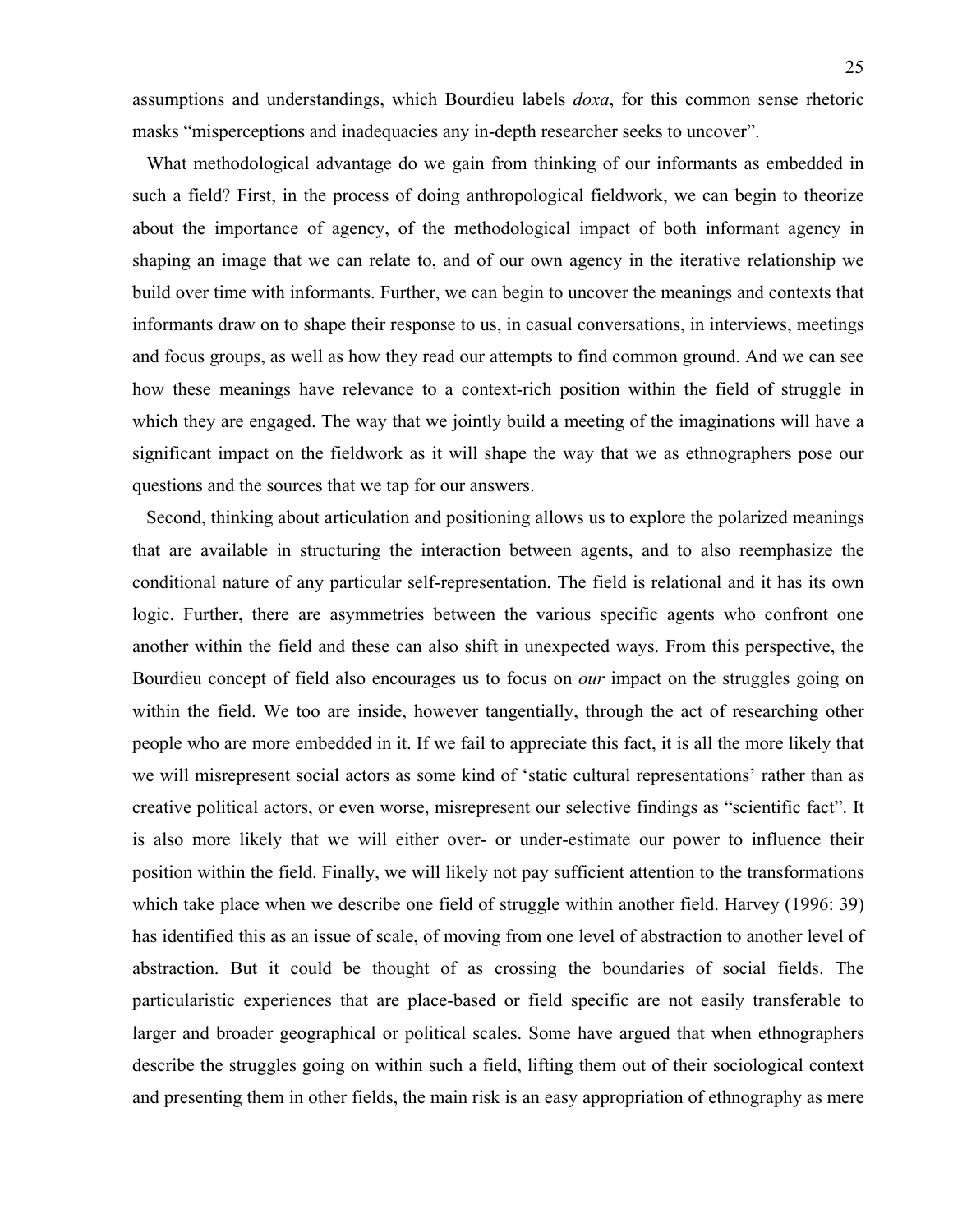'case studies' or 'slices of the human experience' that can be presented abstractly through other discourses (Marcus 2002: 194).

 Let me return to an example used earlier in the paper. Many anthropological studies of Canadian fishing communities have been used by economists and bureaucrats in their rhetorical construction of the 'culture of poverty'. The argument runs as follows: over several centuries of poverty, coastal communities have generated a culture which has allowed them to survive at a minimal level through social mechanisms of redistribution. But these mechanisms also repress entrepreneurial endeavors and replicate the very poverty from which they suffer. Government policy needs to help them break out of this cycle, by encouraging capital investment and by refusing to reproduce this poverty anew every generation using public funds (unemployment insurance and the dole). Thus, as Marcus (ibid.) argues, "the ethnographic paradigm in its classic formulation engages only weakly and on the terms of other more powerful theoretical and formal genres of discourse". In this case, economics and politics use ethnographic descriptions of coastal communities to build a genre of discourse which has had a significant impact on those same communities.

 The process of doing ethnography then, needs reflexivity as to the levels and kinds of abstraction we will and can use as practical tools in our trade, in conveying the relations within one field of struggle. It also needs reflexivity with respect to our engagement in a sociological field, through the *act* of our professional participation. As Bourdieu has suggested, this 'second level of reflexivity' is related in turn to the struggles to influence our own field of action, the field of professional anthropology (Bourdieu and Wacquant 1992: 235-236).

Everything becomes different, and much more difficult if, instead of taking the notion of "profession" at face value, I take seriously the work of *aggregation* and symbolic imposition that was necessary to produce it, and if I treat it as a field, that is, as a structured space of social forces and struggles (ibid: 243).

One struggle that has been going on within anthropology for many years is the symbolic value of advocacy, of applied work, of what Marcus (2002: 196) has called "circumstantial activism" versus what Roth (1989: 555) has called "the conventional pose of detached observer" (see also Hastrup and Elsass 1990). But this debate masks, I think, the fact that we all, whether detached observer or circumstantial activist, must make decisions to engage in a field of action: why else have we always called it "fieldwork"?

We have never simply been involved in a process of "translation", nor are the disciplinary problems of methodology merely that translated meanings take on a life not recognizable to those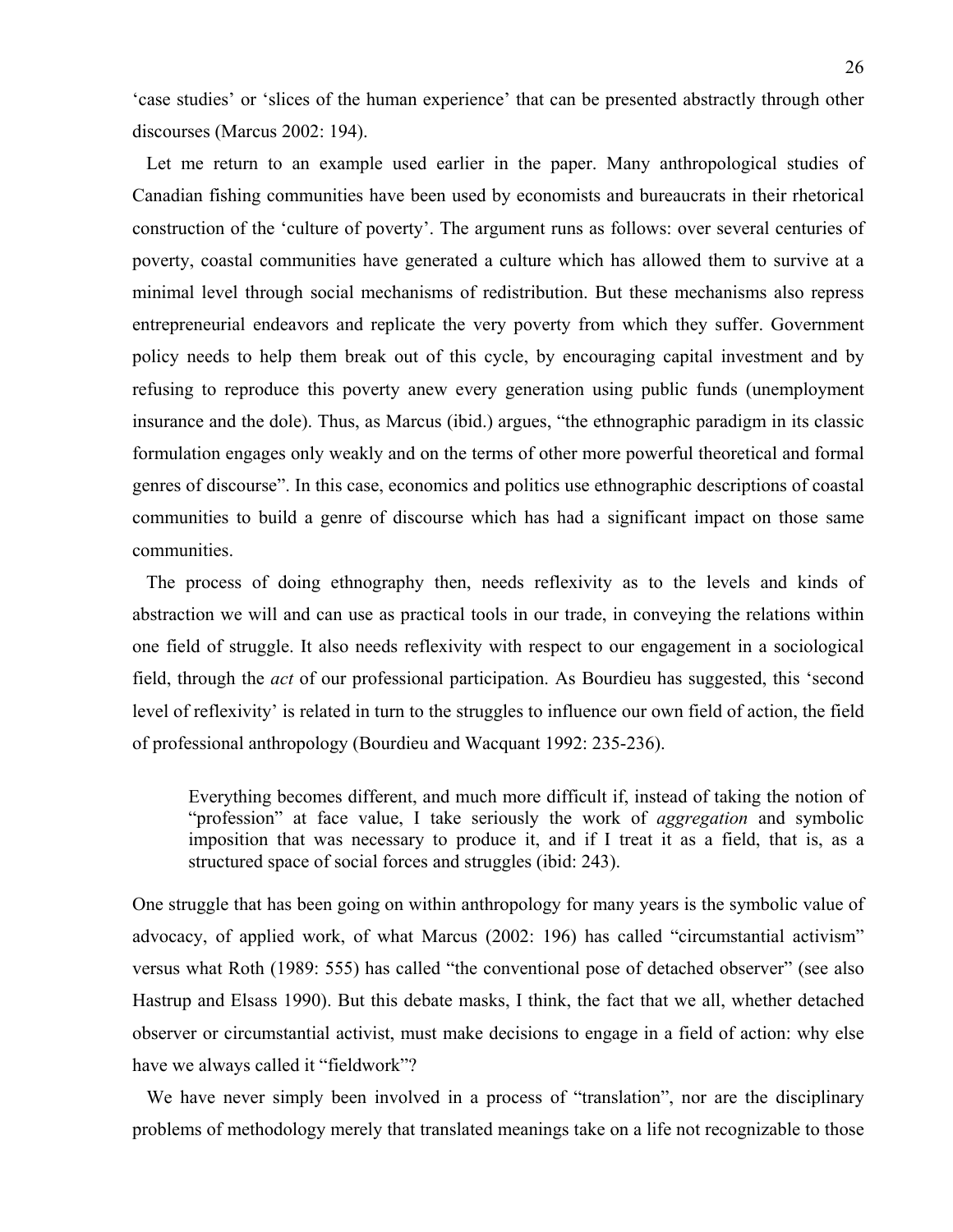who are purported to have given rise to them. The basic problem is that anthropologists enter into the field of struggles of other actors, and then proceed to ignore much of what goes on there. In many cases they have been able to do so only because their informants were less powerful and/or unaware of the potential of harm to their own self-representation efforts. Bourdieu argues that every field has something like an admission fee, or perhaps gatekeepers, that define eligibility for participation (Bourdieu and Wacquant 1992: 107). How do ethnographers satisfy such gatekeepers that their interventions will be useful, or at least benign? How do anthropologists decide to enter a field and how to proceed once within? Because once they do enter, I would argue, "the perception that they have of the field depend[s] on the point of view they take *on* the field as a view taken from a point *in* the field" (ibid: 101, italics in the original). 'Studying up' – the plea made by Laura Nader many years ago, was always difficult because actors in the relevant field refused us entry, therefore our perspective was always from afar, from outside the field, the root cause of the "fantasy" of a conspiracy that "haunts critical social thought" (Bourdieu and Wacquant 1992: 102). Only through the most delicate of negotiations could we access the fields of these more powerful actors, and as more and more of the human social fields we are interested in contain actors with the power or sophistication to refuse us, our messy process of building collaborations must demand more attention at the methodological level. But this is not because those messy processes have been absent in the profession until now. They have always occurred and we have simply, as a profession, chosen to pay very little attention to them, *because we could*.

#### **Conclusions**

In this paper I have examined how the agency of both social scientist and of informant directs a process of positioning and articulation that affects choices about field work collaborations. Using an example from the Canadian Maritimes fisheries field, I have shown some of the pitfalls and processes that make such collaboration efforts "messy", both within the field of sociological action in the Bourdieu sense, and in the fieldwork situation itself. I agree with Tsing that concepts of representation and articulation are important to consider in understanding messy collaborations, but I add to that consideration the argument that the field as an object of anthropological investigation does not offer much support for the objective observer status, at least as regards how choices are made in the field and in building the collaborations made within fieldwork. If we ignore these processes, we ignore much that impact on our data collection, analysis and ultimately theoretical results. We need to pay more explicit attention to this basic process in our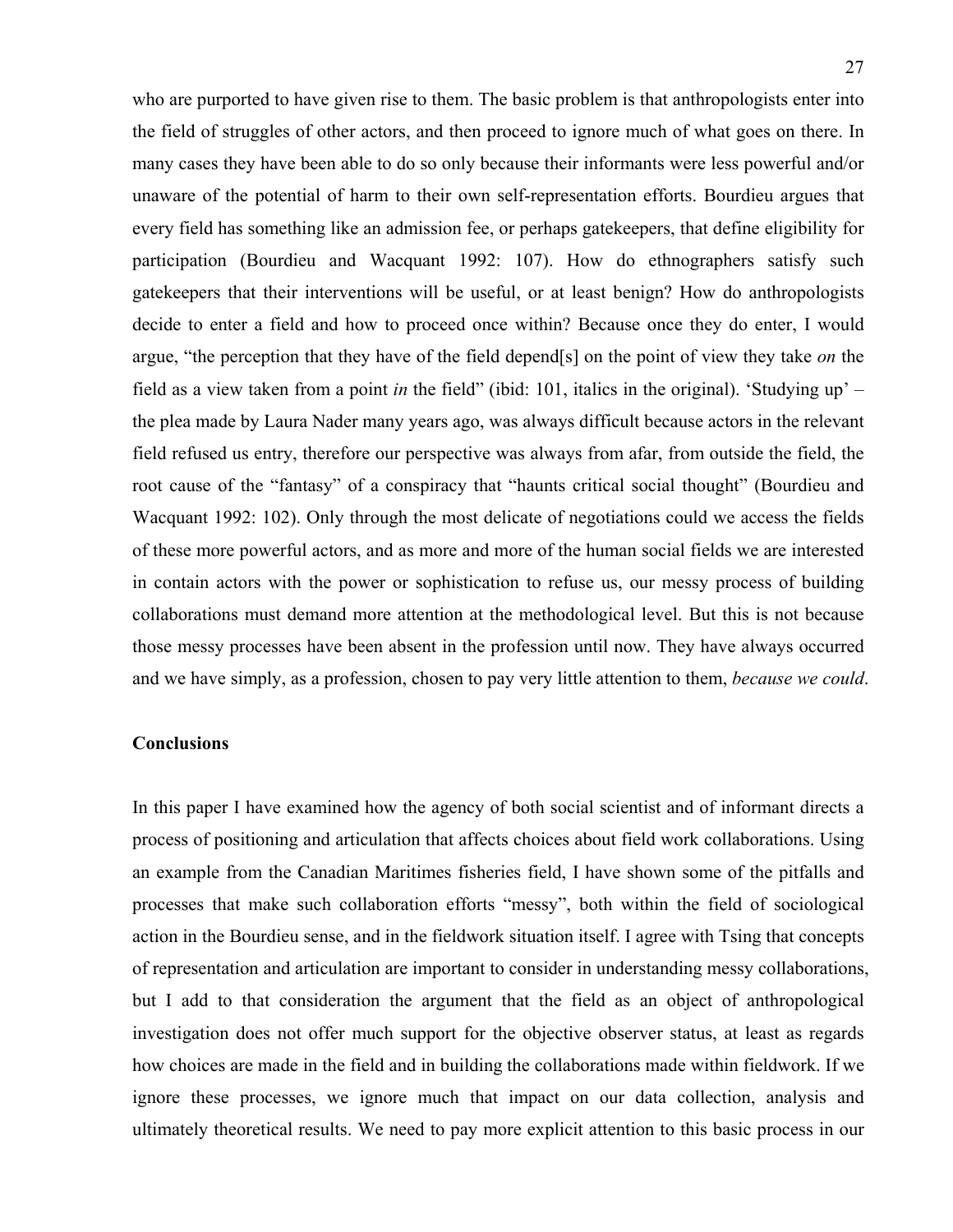methodological approach, especially in times of growing interaction between the spheres of our interest, whether we call this globalism, and consider it new, or whether we call it politicization, and consider it a well-known problem. At the very least, it might allow us to better contribute to what Calavita (2002: 16) has called: "advancing a renewed appreciation for reasoned argument and facilitating the ability to make distinctions" in the public service.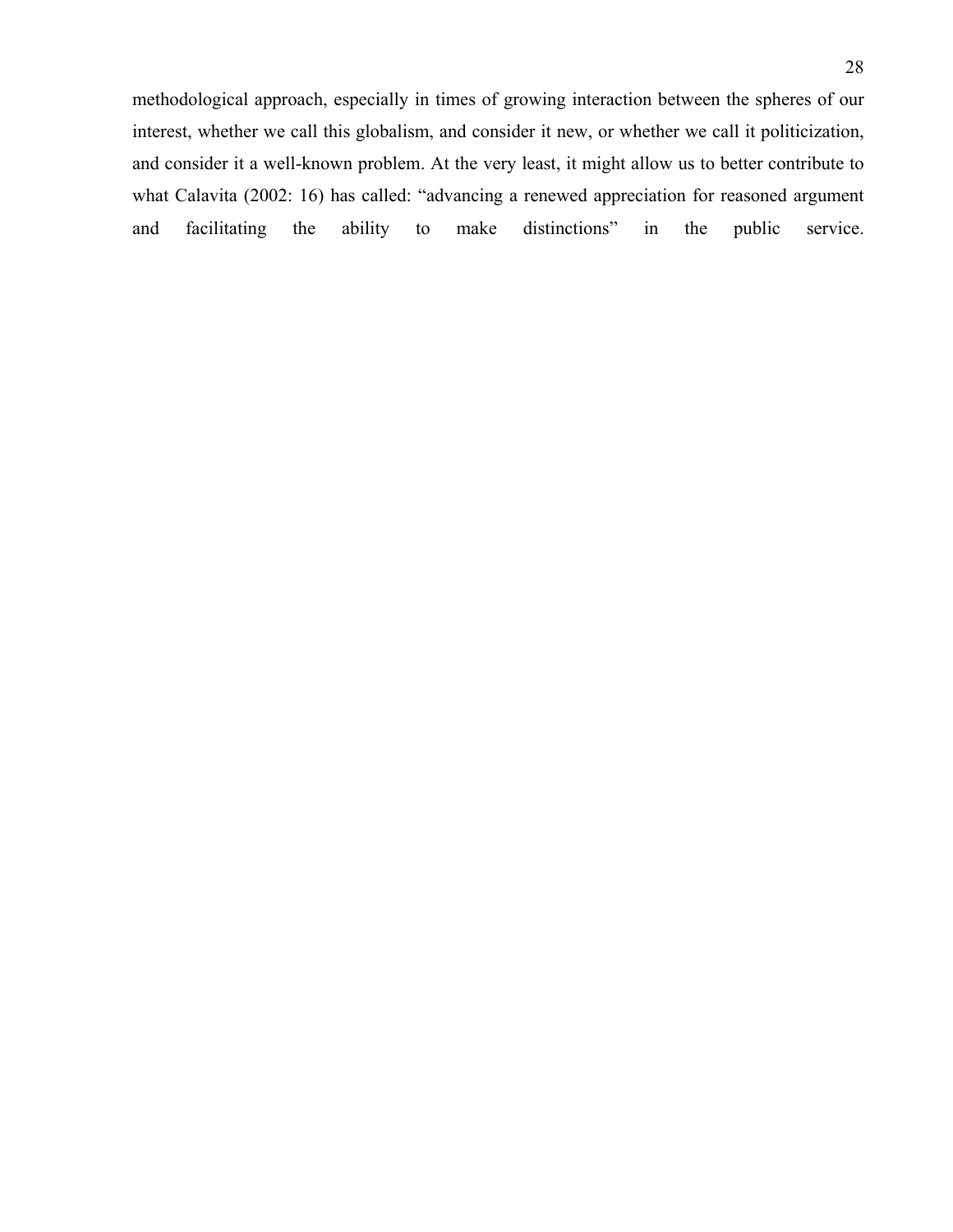#### **References**

Agrawal, A. and C.C. Gibson (1999) Enchantment and disenchantment: the role of community in natural resource conservation, *World Development,* Number 27, pp. 629-649.

Amit, Vered and Nigel Rapport (2002) *The Trouble with Community. Anthropological Reflections on Movement, Identity and Collectivity*, London: Pluto Press.

Benda-Beckmann, Franz von (1989) Scapegoat and magic charm: law in development theory and practice, *Journal of Legal Pluralism,* Number 28, pp. 129-148.

Benda-Beckmann, Franz von and Keebet von Benda Beckmann (1998) Where structures merge: State and off-state involvement in rural social security on Ambon, Indonesia, in S. Pannell and F. von Benda-Beckmann (eds.), *Old World Places, New World Problems: Exploring Resource Management Issues in Eastern Indonesia*, pp. 143-180, Canberra: The Australian National University Press.

Borofsky, Robert, ed. (1994) *Assessing Cultural Anthropology*, New York: McGraw Hill.

Brettell, Caroline (ed.) (1996) *When They Read What We Write. The Politics of Ethnography*, Westport, Connecticut: Bergin & Garvey.

Brizinski, P. M. (1993) The summer meddler: the image of the anthropologist as tool for indigenous formulations of culture, in Noel Dyck and James B. Waldram (eds.), *Anthropology, Public Policy and Native Peoples in Canada,* pp. 146-165, Montreal and Kingston: McGill-Queens University Press.

Bourdieu, Pierre (1987) The force of law: toward a sociology of the juridical field, *The Hastings Law Journal,* Number 38, pp. 814-853. Reprinted in Martha Mundy (ed.) (2002), *Law and Anthropology*, Hants and Burlington: Dartmouth/Ashgate.

Bourdieu, Pierre and Loïc J.D. Wacquant (1992) *An Invitation to Reflexive Sociology*, Chicago: University of Chicago Press.

Calavita, Kitty (2002) Engaged research, "goose bumps" and the role of the public intellectual. *Law & Society Review*, Volume 36, Number 1, pp. 5-20.

Carrier, James G. and Daniel Miller (1999) From private virtue to public vice, in H.L. Moore (ed.), *Anthropological Theory Today*, pp. 24-47, Cambridge: Polity Press.

Comaroff, Jean and John L. Comaroff (1999) Occult economies and the violence of abstraction: notes from the South African postcolony, *American Ethnologist,* Volume 26, Number 2, pp. 279- 303.

Cruikshank, Julie (1998) *The Social Life of Stories: Narrative and Knowledge in the Yukon Territory*, Lincoln: The University of Nebraska Press.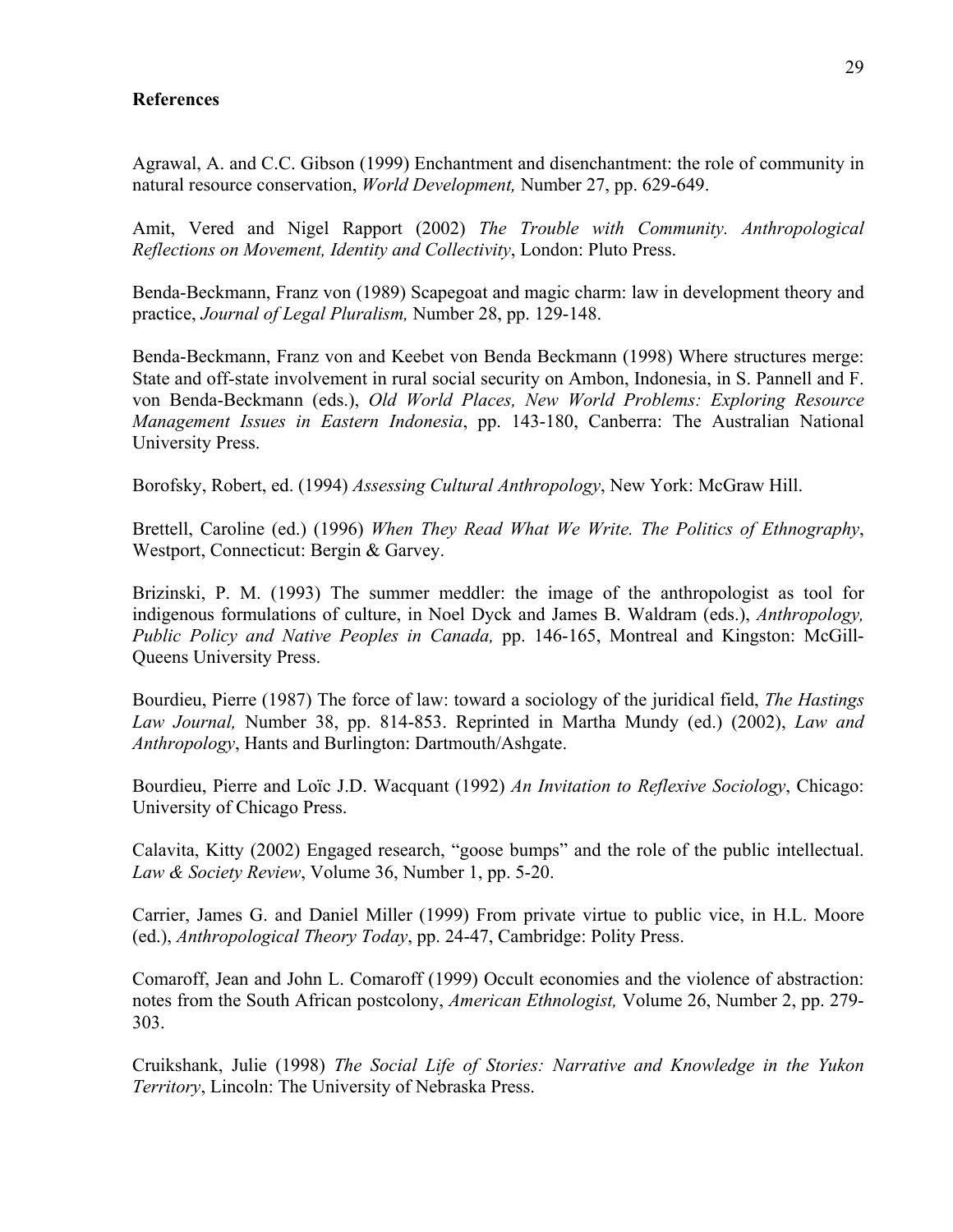Cunningham, Hilary (2000) The ethnography of transnational social activism: understanding the global as local practice, *American Ethnologist*, Volume 26, Number 3, pp. 583-604.

Davies, Charlotte Aull (1999) *Reflexive Ethnography. A Guide to Researching Selves and Others*, London and New York: Routledge.

Donham, Donald L. (2001) Thinking temporally or modernizing anthropology, *American Anthropologist,* Volume 103, Number 1, pp. 134-149.

Elliston, Deborah A. (2000) Geographies of gender and politics: the place of difference in Polynesian nationalism, *Cultural Anthropology,* Volume 15, Number 2, pp. 171-216.

Gardner, Katy and David Lewis (1996) *Anthropology, Development and the Post-Modern Challenge*, London: Pluto.

Gudeman, Stephen and Alberto Rivera (1990) *Conversations in Columbia: the Domestic Economy in Life and Text*, Cambridge: Cambridge University Press.

Harvey, David (1996) *Justice, Nature, and the Geography of Difference*, Cambridge: Blackwell Press.

Hastrup, Kirsten and Peter Elsass (1990) Anthropological advocacy. A contradiction in terms?, *Current Anthropology*, Volume 31, Number 3, pp. 301-311.

Heller, Michael (2000) Empty Moscow stores. A cautionary tale for property innovators, in Charles Geisler and Gail Daneker (eds.), *Property and Values. Alternatives to Public and Private Ownership*, Washington, D.C.: Island Press. pp. 189-210.

Kagan, R. A. and M. Krygier, K. Winston (eds.) (2002) *Legality and Community. On the Intellectual Legacy of Philip Selznick*, Lanham/New York: Rowman & Littlefield, and Berkeley Public Policy Press.

Li, Tania Murray (2000) Articulating indigenous identity in Indonesia: Resource politics and the tribal slot, *Comparative Studies in Society and History,* Volume 42, Number 1, pp. 149-179.

Marcus, George E. (2002) Beyond Malinowski and after Writing Culture: On the future of cultural anthropology and the predicament of ethnography, *The Australian Journal of Anthropology,* Volume 13, Number 2, pp. 191-199.

Metcalf, Peter (2002) *They Lie, We Lie. Getting on With Anthropology*, London: Routledge.

Moore, Sally Falk (1994) The ethnography of the present and the analysis of process, in Robert Borofsky (ed.), *Assessing Cultural Anthropology*, pp. 362-376, New York: McGraw Hill.

Nader, Laura (2002) The Americanization of International Law, presented at: Mobile Law – Mobile People. Expanding Legal Relations in a Contracting World, Max Planck Institute for Social Anthropology, Halle, Germany, 7-9, November.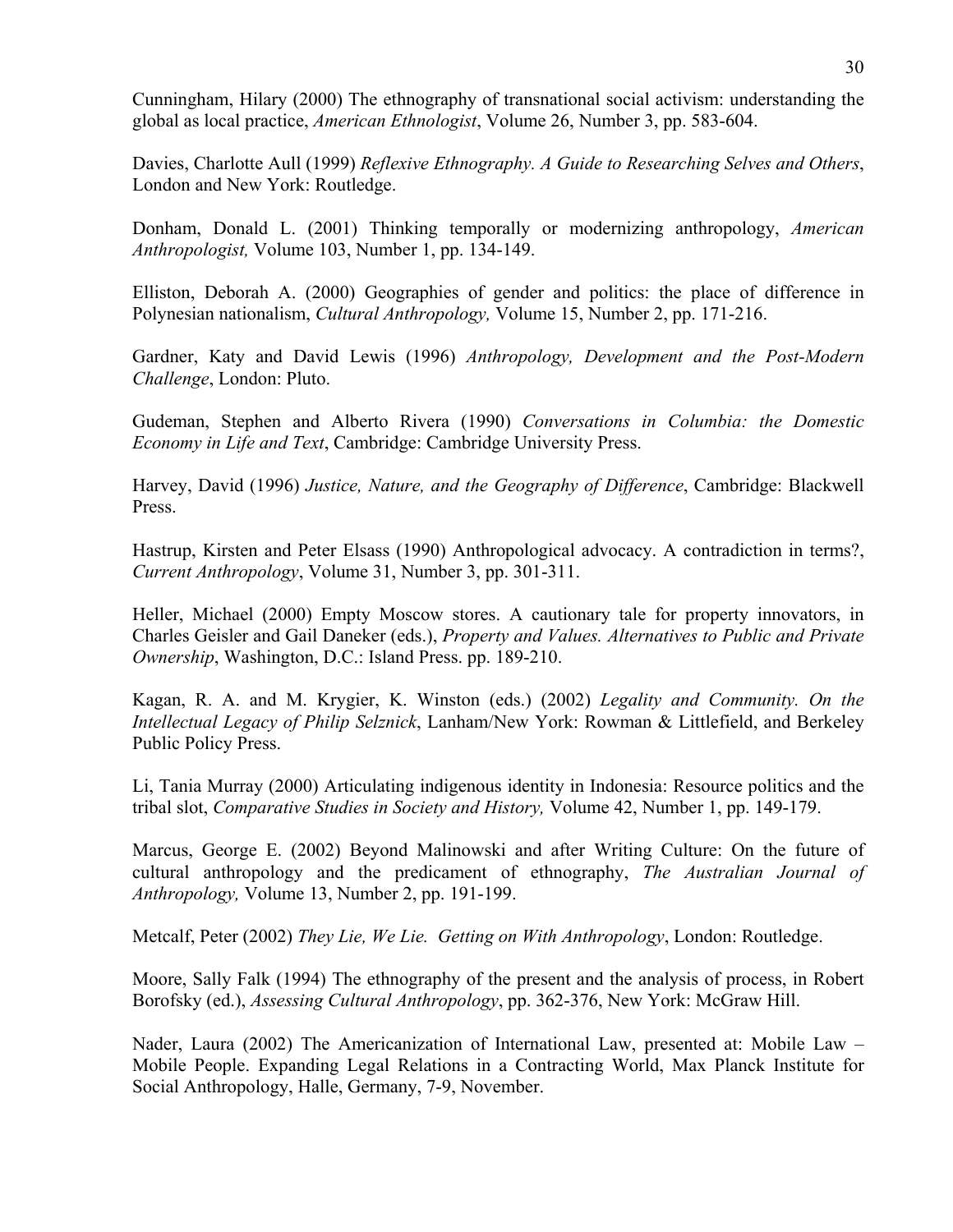Pottier, Johan (1997) Towards an ethnography of participatory appraisal and research, in R. D. Grillo and R. L. Stirrat (eds.), *Discourses of Development: Anthropological Perspectives*, pp. 203-227, Oxford: Berg.

Randeria, Shalini (2002) Entangled histories of uneven modernities: civil society, caste solidarities and legal pluralism in Post-Colonial India, in Y. Elkana, I. Krastev, E. Macamo and S. Randeria (eds.), *Unravelling Ties. From Social Cohesion to New Practices of Connectedness,* pp. 284-311, Frankfurt/New York: Campus Verlag.

Reason, Peter (1988) The co-operative inquiry group, in Peter Reason (ed.), *Human Inquiry in Action*, pp. 18-39, London: Sage Publication.

Roth, Paul A. (1989) Ethnography without tears, *Current Anthropology* Volume 30, Number 5, pp. 555-569.

Scott, James C. (1998) *Seeing Like a State: How Certain Schemes to Improve the Human Condition Have Failed,* New Haven, CT: Yale University Press.

Seed, Patricia (2001) *American Pentimento. The Invention of Indians and the Pursuit of Riches*, Public Worlds Volume 7, University of Minnesota Press. Minneapolis and London.

Shanafelt, Robert (2002) Idols of our tribes? Relativism, truth and falsity in ethnographic fieldwork and cross-cultural interaction, *Critique of Anthropology,* Volume 22, Number 1, pp. 7- 29.

Silverman, Marilyn and P.H. Gulliver (1996) Inside historical anthropology: scale-reduction and context, in Don Kalb (ed.), Special Issue of FOCAAL on *Historical Anthropology – the Unwaged Debate*, Utrecht: Volume 26/27, pp. 149-165.

Slocum, Rachel, Lori Wichhart, Dianne Rocheleau and Barbara Thomas-Slayer (eds.) (1995) *Power, Process and Participation – Tools for Change*, London: Intermediate Technology Publications.

Terdiman, Richard (1987) Translator's introduction to "The Force of Law" by Pierre Bourdieu, *The Hastings Law Journal* Number 83, pp. 805-813. Reproduced in Martha Mundy (ed.) (2002), *Law and Anthropology*, Hants/ Burlington: Dartmouth/Ashgate.

Tsamenyi, B. M. and S.K.N. Blay (1989) Extended zones of jurisdiction over marine resources: State practice in the South Pacific region, in H. Campbell, K. Meny and G. Waugh (eds.), *Economics of Fishery Management in the Pacific Islands Region*, pp. 42-50, Canberra: Australian Center for International Agricultural Research.

Tsing, Anna L. (1999) Becoming a tribal elder, and other green development fantasies, in Tanya M. Li (ed.), *Transforming the Indonesian Uplands: Marginality, Power and Production*, pp. 159- 202, Amsterdam: Harwood Academic Publishers.

Wiber, Melanie G. (1995) Everyday forms of violence: the Canadian dairy industry, *Journal of Legal Pluralism*, Number 35, pp. 1-24.